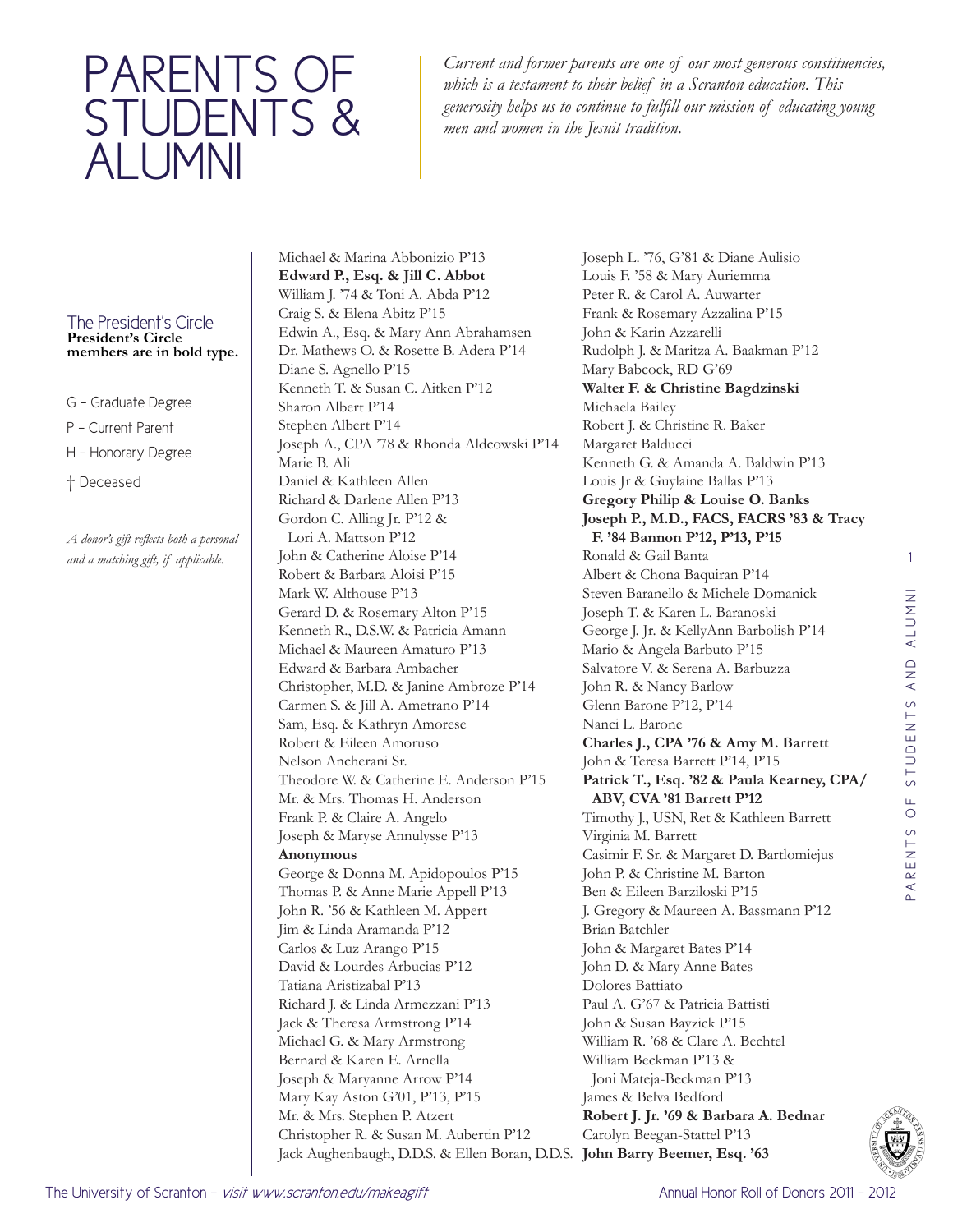Jeffrey A. & Stacey Beer Michael & Margaret Beery P'15 John, Ph.D. & Patricia Beidler Frank & Kathleen B. Belak Howard & Joni Bender P'12 Peter & Marianne Bennett **Regina B. Bennett '93, G'96** Richard I., CPA '78 & Cheryl L. Bennett P'14 Maria Bergara P'14 James A. & Patricia Berls **Gary A. Bernabe '78, P'13 & Patricia P. Parise-Bernabe '80, P'13** Joseph J. & MaryAnn C. Bernero Michael J. & Mary J. Bernholz P'15 John A. & Debra M., RN Bernier P'15 Christopher & Mary Bertha Gladys C. Bertrand P'14 **Robert M. Bessoir '55 & Donna M. Eget Bessoir, D.O. '89** Juana Betancourt Mr. & Mrs. Joseph A. Bevacqua William & Mary Beyer P'13 Gerald, Ph.D. & Linda L. '95 Biberman Thomas A. & Jeanne M. Bielecki Ronald & Gloria Bienkowski P'15 William J., Ph.D. G'71 † & Jane Biniek Gregory & Jacqueline Bischer P'15 James & Barbara Bishop P'15 John M. & Diana Bjorge P'15 Dr. Reginald J. & Lisa M. Blaber P'14 Donald M. '79 & Sally Blackledge Jeffrey E. & Evelyn K. Blanchard P'14 Robert H. & Maureen E. Blanos Stephen, Ph.D & Jayne S. Boccuzzi P'14 James S. & Mary E. Bodnar David J. Boettigheimer P'15 & Roseann Consolo P'15 Richard J. & Patricia E. Bogart P'15 John J. & Judith Bole James P. & Anne Boles Robert E. Jr. '83 & Maribeth Bolger Richard & Jeanne M. Bolster P'13 Diane Bonacci John & Dorothy H. Bonomo Scott J., D.M.D. '83 & Elizabeth A., Ph.D. '82 Bonomo P'12 Lisa Bononno Kathryn Smith Boock P'13 Robert & Nancy Boreck Konnie Boribong P'15 James & Margaret M. G'80 Borton **David J., M.D. '82 & Susan F., M.D. '84 Borys** Anthony J. Jr. & Kathleen Bosco Geri Maier Botyrius G'92 Chris & Lisa Bowman P'15 James E. & Diane M. Boyce James F. Boyle, CPA '86, G'04, P'14

Marcella Boyle P'14 William & Janet Brace Ruth A. Braddock Charles J. Jr. & Elizabeth R. Brady Donna Marie Brady F. Robert '65 & Joanne Brady James J. Sr. & Carol A. Brady Michael & Margaret Mary Brady P'14 Joe C. & Michele C., NHA, MHA,CASP '82, G'96 Brague John & Lisa Brala P'15 Nicola & Diane Brando P'14 Caterina Bratta Gerald & Anne Brazinski Dr. Richard & Barbara Brazon P'14 Charles E. & Arleen M. Breen P'12 Richard & Maureen Breen P'15 Ernest C. Jr. & Grace M. Breiner P'15 Michael L. Wynosky P'13 & Deborah A. Bren, D.O. '80, P'13 **Amy E. Brennan P'15** Thomas P. & Jo-Ann Brennan P'15 Andrew M. & Carol A. Brennecke James D. Brewington P'12 Mr. & Mrs. Ronald S. Brezinski Robert M., CPA '82 & Anne H. Brier P'13 Timothy A. & SinAe Briggs P'14 Richard P. & Mary Clare A. Brill Gerald & Margarete Briskey P'14 John J. & Colleen C. Broderick Maryanne J. Brogan P'15 Kevin C. & Maureen M. Brosnan John J. Sr. '70 & Janice Brostoski David P. & Anne Cadigan Brown P'12 Francis W. & Nancy Brown P'15 James & Dorothy Brown Kevin & Michele Brown P'15 Lennea Brown Thomas J. '55 & Mary Ann Brown Mr. & Mrs. Donald R. Brozovic John A. '71 & Diana Brunetti Anthony & Donna T. Bruno P'12 Vincent P. Jr. '74 & Paula Brust P'12 Karen O. Bryan P'14 Nancy Brychta Adrian & Jeanne Buckley P'15 Michael A. Buckley P'14 James J. '64 & Carol A. Buda **Ray E. Burd**  John & Marianne Buren Daniel & Jana M. Burke P'12 William R. G'83 & Zofia Burke Brig. Gen. Christopher F., Esq. '80 & Robin P. Burne P'14 Hugh Donald, Ph.D. '68 & MaryAnn Burns Joseph F. Burns William J. '50 & Maureen Burns Frederick F. & Carolyn E. Burrell P'14 John B. & Susan A. Burtis P'15

Bradford & Kathleen Burton P'15 James J. & Paulette M. Burton George J. & Donna E. Buscaglia David J. & Judith Bushko William Francis '52 & Mary Grace Butler William M. & Donna M. Butler P'15 John E. & Laura Butterfield Matthew A. & Francine Buzzeo Peter & Eugenia Bybel Mr. & Mrs. James Byman Brian P. & Anne E. Byrne P'13 Richard & Sally A. Byron P'12 Peter & Lucille Cacioppo P'15 Thomas & Elizabeth Cairns P'13 Donald Calabrese P'14 Peter M. & Jacqueline Calabrese P'13 John J. & Sue E. Calamoneri P'15 **John C. Norcross, Ph.D. & Nancy A. Caldwell '08** Anthony Cali Joseph & Sharon Callahan P'12, P'14 Alexander & Grace Callander P'15 Mary E. Camera Lynch P'14 Nicholas J. Camera John M. Sr. & Theresa M. Camilleri Joseph & Olga M. Canamucio Michael C., Ph.D. & Cynthia W., Ph.D. '81, G'84 Cann Anthony R. Cannella '66 Kevin M. & Linda Cantwell P'15 Raymond & Barbara Cantwell Roy & Maria Canzanese Thomas C. & Rosemarie S. Capalbo P'12, P'14 Prudence Capparelli **Joseph A. Caputo '56, G'61** Anthony J. & Doreen A. Cardone Thomas P. & Jeanette Carey P'15 James A. & Joann A. Carman P'12 Edward & Dianne Carmody P'14 Christopher E. Carnall P'14 & Linda Cruz-Carnall, Esq. P'14 Joseph T. & Mary Beth Carney P'13 Catherine Carragher P'15 Douglas P. & Maureen A. Carter Monique Carty Robert & Joan Caselli P'12 Thomas J. & Shirley A. Caserta **James F. & Mary Casey Paul R. Jr., M.D. '71 & Kathleen Casey P'14** Francklin & Ruth Casimir P'14 **Richard & Joan Cassin** Richard L. & Mary Ann Casterline James J. & Felicia Castle P'15 **Dennis & Suzanne Castonguay** Vincent M. & Mary K. Catalano Raymond R. '59 & Patricia A. Caucci William & Jean D. Cavazzini P'14

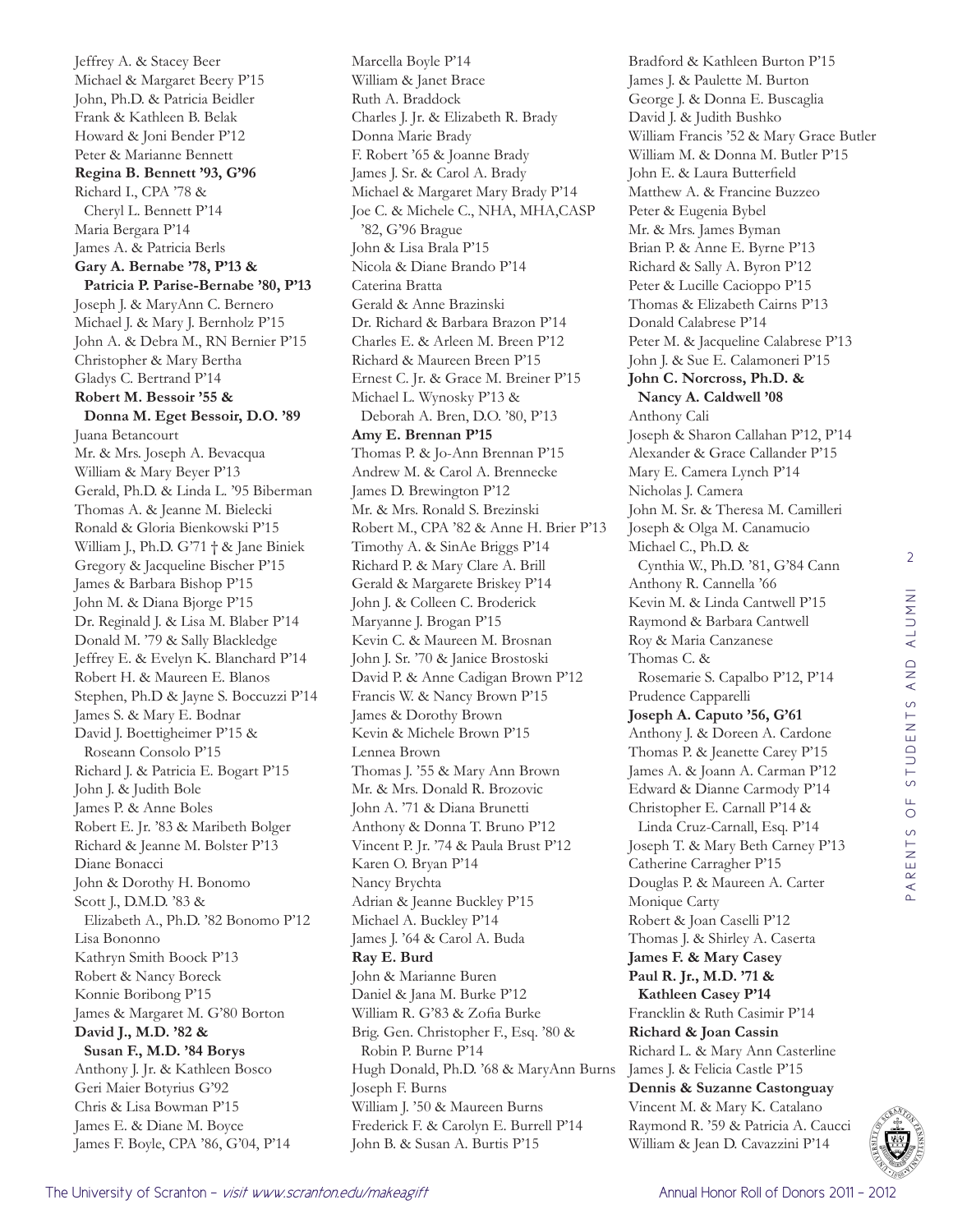William H. '69, G'73 & Mary Jane Cawley **David J., Esq. '77 & Jacqueline Ceraul P'12** Robert J. & Mary P. Cermignano P'14 Scott & Lt Col. Mari L. Chamberlain P'14 Pierre & Jan M. Champagne Raymond W., Ph.D. & Cecile Champagne Wayne Chan & Rosma Sahabu-Chan **Stephen J., D.M.D. '83 & Theresa '85 Charnitski** Walter P. & Susan M. Checefsky P'14 Salvatore J. Jr. '76 & Tammi L. Cherra Lu Ann Cherry Robert J. & Cindy Chiarello P'14 Phillip J. & Michele Chierico P'14 Edmund A. & Darci A. Chiodo P'12 Frank & Barbara Chisdock P'14 Sung & Mia Cho P'15 Ronald & Marie Christian P'12 **David E. & Eva E. G'95 Christiansen** Frank M., D.D.S. '72 & Mary Ann Cianci Peter & Joan Ciappa P'14 Vincent H. & Margaret H. Cicalese Bernard W. & Dr. Anna Cicirelli P'13 AnneMarie M. Cifelli P'15 John & Christine Cifone P'15 Salvatore & Isabella Cifone **Angelo R. '60 & Nancy Jean Cinti** John T. & Sandra Cipollone P'15 **Gerard J., Esq. '75 & Louise Cipriani** Scott & Brenda Clapp P'13 Charles J. & Mary Lou Claps Carol Ann Clark Peter F., Ed.D. & Barbara Clark Valarie J. Clark P'14 William H. & Patricia A. Clark P'14 John J., Ph.D. '48 & Ruth Clarke Patrick & Angela Clarke P'14 Chester P. & Jean Clauser **Joseph J. II '84 & Susan L. Cleary P'15** Mark P. & Jean Marie Cleary P'13 Trudy Clemson P'13 Christina Cline, Esq. P'15 John M. Jr. & Agnes Clyne Kenneth & Rosemarie Cnudde P'15 Daniel P. † & Agnes Coakley Kathleen M. Cocca Frank & Maureen Coccaro Dominic A. & Rosemary V. Coccia Michael G. '84, G'94 & Karen A. Coco P'13 Michael A., Esq. & Andrea M. Cognetti P'13 Ira B. & Alison A. Cohen P'15 Lee D. & Jill S. Cohen P'14 Roger J. Cohen P'15 Thomas C. & Karen K. Colaprico P'12 Steven T. & Kathleen C. Colavito P'14 Ambrose William & Gail Coleman

Ronald E. & Cheryl A. '89 Collarini P'14 John Minora & Kathleen A. Collelo Minora '85 Mr. & Mrs. Daniel J. Collier Edward V. & Maureen A. Collins P'14 Wayne P. & Theresa A. Collins P'14 Somari Colon-Haverty P'14 Anthony & Marisa Colonna P'13 **The Honorable Richard P. '46, H'83 & Marion Conaboy** Matthew R. & Eileen M. Conaughton William J. II & Carole M. Conboy P'12 John V. & Maureen R. Conley P'14 William F. & Ann Connell P'15 Daniel J. & Susan Connelly Edwin & Teresa Connelly P'13 Kevin F. & Lisa A. Connelly P'13 William B. & Kathleen G. Connelly Kerry & Susan Conners P'12, P'13 Mr. & Mrs. Gerald Connery Thomas F. & Loretta A. Conniff Dawn A. Connolly P'15 Joseph W., Ph.D. '68 & Evelyn A. Connolly Paul & Catherine Cuerou P'13 William F. Jr. & Virginia D. Connor P'14 John F. & Patricia Conroy Lawrence & Eileen P. Conroy P'14 Anthony Constable P'13 Anthony C. & Catherine M. Constantino P'14 Thomas B. & Marianne Conte P'13 Kevin J. & Ann Marie Contino P'14 The Honorable Robert J. Conway '60 Mr. & Mrs. James S. Cooney Kevin & Anne Cooney P'12 Michael G. & Jocelyn L. Cooney P'15 Ronald E. Sr. & Carolyn B. Coons C. Clinton & Beverly Cooper Vito R. & Joan M. Corasaniti Joseph J. '78 & Jean Corcoran **Robert J. '72 & Suzanne M. G'76 Cordier** Steven J. & Mary Ann Cordray P'15 William A. & Patricia Cormican P'14 Susan Corrado Gerald R. & Rose A. Corrigan John D. Cosgrove P'15 **James P. Costello Michael M. '70, G'75 & Ellen R. Costello** Robert M. '63 & Anne E. Costello Christopher K. & Elizabeth M., Ph.D Cotter P'15 Thomas & Mary Agnes Cotter Brenden & Deborah Coughlin Joseph T. & Jane Coughlin Daniel G. & Eileen Counihan P'15 Joseph & Doreen Courtien P'15 Kevin D. & Maria '88 Coutts P'15 **John J., CPA '80 & Lisa A. Cox P'13**

Robert B. Cox P'14 Matthew T. & Ellen Coyne P'12 Patrick J. & Mary Craig P'13 Robert K. & Linda E. Cranmer P'15 Christopher C. & Elizabeth G. Crawford Dan & Barbara Crawford P'15 Mr. & Mrs. Richard Crespo Thomas & Claire Crilly P'15 John J. & Eileen M. Crimmins P'13 Thomas A. & Donna Crociata P'15 Mr. & Mrs. James N. Crocker Sr. Gerald E. & Rita Cross P'13 **Joseph P. & Marcia Agee Croteau** Edward W. '76 & Mary Jane Crotti Robert & Rachel Crowe P'15 Thomas & Julia Crowley P'14 **Dominick A. Jr., M.D. '54 & Florence C. Cruciani** Michael A. '60 & Dorothy Cruciani Richard W. & Daryl Cucci P'14 Robert F. Sr., Ph.D. G'83 & Edna Cudworth Deborah DiMarzio Cumberland '81 Keith R. & Susan J. Cummings Dominick G. & Susan E. Cunningham P'15 **John J. III, Esq. '64 & Martha R. Cunningham** Michael J. & Mary V. Cunningham Robert & Catherine Cuozzo William N. & Jean M. Curcio Lawrence R. & Eileen Curran James F. & Elena Currie Roderick B. & Tracy Currie P'12 John J. & Patricia Curtin P'13 COL Joseph S., USAR, Ret. '71 & Mary Lou Czyzyk John J. & Susan Dachowski P'12 Edward A. '62 & Evelyn L. D'Agostino Andrew J. & Barbara A. Daly P'15 Dr. Ira W. & Patricia Daly P'13 **John J. Daly '84, G'95, P'13** Timothy & Claire Daly P'14 Joseph P. & Susan D'Amato P'14 **Alfred R. & Carlota J. Danforth P'12** Carl G. & Lynette L. Danzig P'15 Donald A. & Mary C. Daria Leslie Darrenkamp P'13 Earl E. '61 & Dolores Davis Gemma P. Davis '96, G'03 Jack & Diane Davis P'13 John R. & Colleen Davis P'12 Michael J. & Mary Ann E. Davis P'14 Thomas J. & Kathryn E. Davis Richard B. '73, G'87 & Mary Ellen F. G'94 Davison Kevin & Marisa Davitt

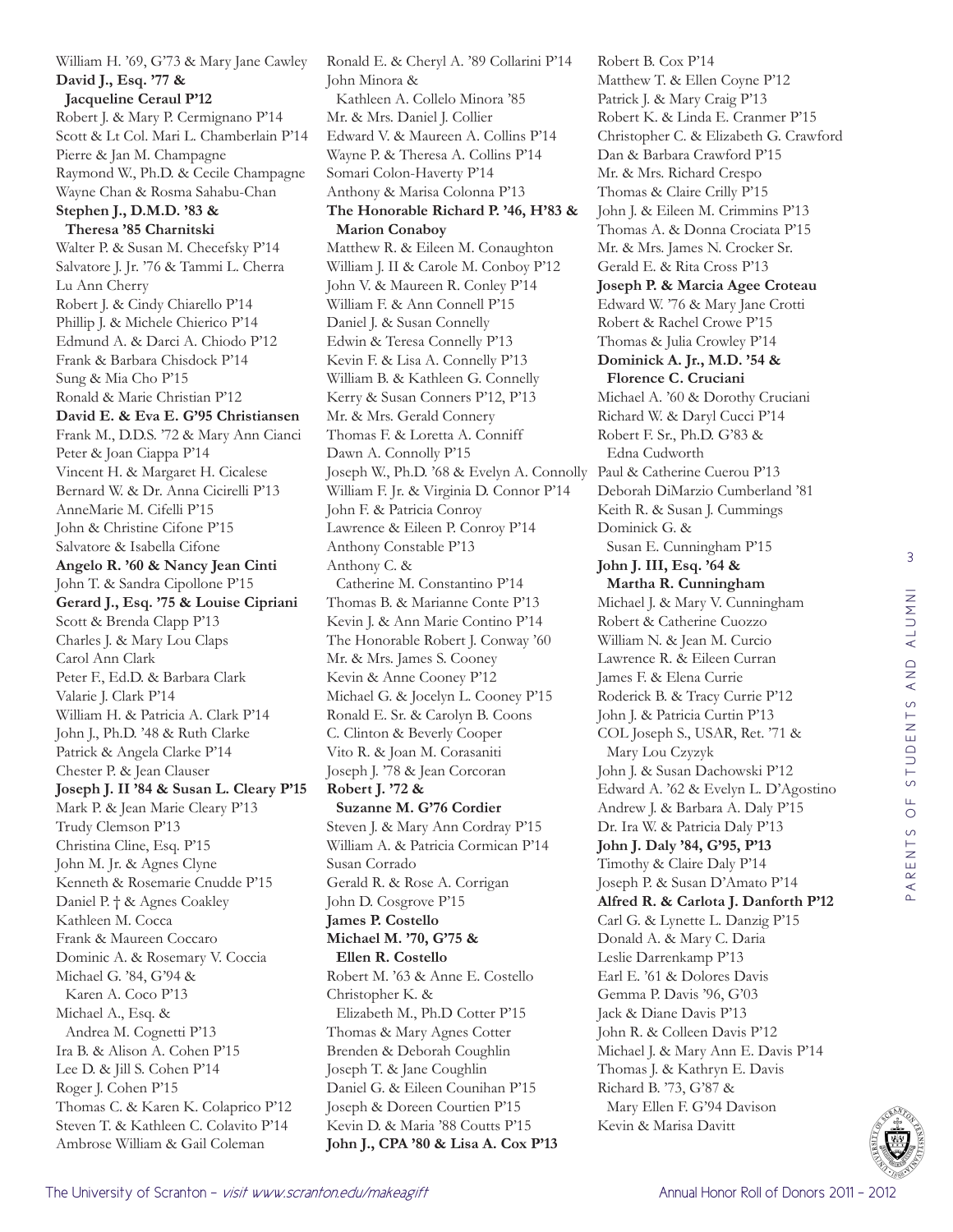Philip Dawson P'15 & Mary Ellen Panzitta P'15 Joseph R. & Iris V. De Finis P'15 Jose De La Cruz P'14 & Cristina Collado P'14 James E. & Patricia De Palma P'14 Joseph B. II & Margaret DeAndrea Jeffrey S. & Leda J. DeBarba P'15 **Carl J. & Theresa E. DeBarbrie** Anthony & Ramona DeBenedetto P'15 Dave C. & Renee DeBoer P'15 George A. & Regina A. DeCesare P'15 Lissa DeFeo-Brown P'12 Gerard & Ann DeFries P'12 Greg L. Degler P'15 & Carolina James-Degler P'15 Mr. & Mrs. Cornelius F. Degnan Joanne Delaney P'13 Nicholas C. & Jacqueline C. DeLaurentis Robert & Ivy Delbridge P'13 John & Corinne DelGardo P'14 William J. & Gail D'Elia William J., D.P.M. '76 & Maria '78 DeLiberis Joseph & Colleen Deliberti P'15 Allan & Elizabeth A. Delicati Joseph B. & Melissa Della Posta P'15 Frank & Annemarie Delle Donne P'13 Tod R. & Kathleen A. DeLong P'14 David M. & Nancy H. DeLuca P'15 Gerald F. & Sylvia DeMarco Leonard & Cynthia DeMarco P'14 Mary A. DeMarco P'14 Peter A. & Ann M. DeMarco Gerard & Michele Dembesky P'14 Joseph J. & Mary R. D'Emic **Michael D., Ph.D. '63 & Rosemary DeMichele** James C. & Janet A. Deming Donald A. & Barbara DeMore **Louis A. H'05 & Bettyann DeNaples** Robert E. & Deborah J. Dengler Fred H. & Caroline A. DePew P'13 Anthony J. & Diane C. Deptula P'14 Michael DeRosa P'14 & Geralyn Walsh-DeRosa P'14 Huong DeSa P'15 Joseph E. & Carol C. Desmarteau P'12 William & Robin desRosiers P'12 Mr. & Mrs. Peter J. Dessoye Michael J. & Kathleen DeStefano **James '95 & Gail M. Devers** John & Regina Devine John C. Devine '55, G'70 Eric P. & Carole C. Dezii P'12 Ashok & Usha Dhaded P'15 Mohan S., M.D. & Shamsher K. Dhillon, M.D. P'12 Patrick & Frances Diamond Martin W. & Lynne D. Diano

Mark R. & Lorraine K. DiAntonio P'12 Floriel Diaz, M.D. & Linda K. Arndt Michelle DiBenedetto P'12 Dr. Thomas & Evelyn DiBenedetto P'12 Anthony W. & Lauren S. DiBileo P'13 Gregory Dice P'15 Gregory & JoAnne Dice P'15 Rita A. DiLeo '02 **Matthew J. DiLiberto '96, P'15** Michael J. & Mary K. Dillman James P. Jr. & Marjorie A. Dillon P'13 Joseph P. Sr. & Judith Dillon Anastasious & Chrisoula Dimakas P'12 Thomas E., Ed.D. '70 & Mary L. DiMatteo Raymond A. & Gloria E. DiMeglio Sandra DiMezza P'14 **Ralph J. '73 & Susan A. DiRuggiero** Mr. & Mrs. James D. Diver Roger & Kathryn Dix P'12 John J. & Renee A. Dobrowski Frank V. & Frances J. Dockery James & Christine Dodge P'15 Joseph & Cathy Doheny P'12 Dianne M. Dolan P'12 Donald P., Esq. '79 & Nancy W., Esq. '79 Dolan P'12, P'14 John & Theresa Dombroski P'13 Daniel & Marsha Dombrowski Michael K. & Patricia M. Donahue P'14 Michael & Christina Donegan P'15 Brian T. & MaryFaith Donnelly P'15 John & Leslie D'Onofrio Joseph P. Sr. & Maryanne T. Donohue Elizabeth A. Donovan John B. & Evelyn K. Donovan P'14 John C., M.D. & Amy E. Donovan P'13 Joseph E., CLU, ChFC '71, G'74 & Jacquelyn Donovan Margaret E. Dooley P'12 Thomas F. & Margaret Dooley Joseph V., ACSW, LCSW '62 & Virginia I. Doria Martin & Marjorie Dornagon P'15 Thomas M., Esq. & Concetta I. Dorner Wilbur N. & Mary C. Dotter Pearline Douglas Thomas A. & Mary Dowd P'13 Allan & Judy Dowiak **Joseph T., CPA '69 & Judith A. Doyle** Mary E. Dress P'12, P'14 Agnes Driscoll-Grzanka Steven & Anne Drucker P'14 John & Gertrude Duardo Michael & Florence Duckham P'15 John G. & Paula Dudley P'15 Mario & Fanny Dudzinski P'13 Francis X. '55 & Marianne Brink Duffy James & Elizabeth Dugan Kevin J. Sr. & Anita T. Dugan

George P. '63, G'70 & Arja H. Duhigg Edward & Debra Duncker P'12 Evelyn Dundara **Daniel J. Dunn '72, G'74 John J. Jr. '80 & Marjorie S. Dunn P'13 John J. Sr., Esq. '51 & Joanne M. Dunn** Michael J. & Caroline Dunsheath William F., Esq. '83 & Deborah M., CPA '83 Dunstone William J. Jr. '80, G'82 & JoAnn L. Durdach P'13 **Gerald M. '68 & Mary S. G'72 Durkin Michael A. & Barbara F. Durkin** John D. & Joan E. Dwyer Paul G. Dwyer Edward & Teresa Dylewski P'15 Owen P., Esq. & Judith H. Eagan P'13 Joseph P. & Carol D. Eden P'13 William & Patricia A. Edwards William J. Egan Sr. '68 Samuel J. Jr. & Michele A. Ehly P'12 Joseph & Carolina Ehrenreich P'15 Karl & Barbara Eiben Gregory & Michele Eife P'14 David & Elizabeth Elfring P'13 Jean A. Elguicze William T. & Linda Elkins Harry J. & Maryruth Elliott John R. '72 & Rosanne R. Ellis Donald A., Esq. & Rosemary A. Emeigh P'13 Dawood & Jamila Emmenuel P'14 Craig M. & Anne M. Endres Thomas & Lisa Engel P'15 Ronald E. & Phyllis Epp P'13 Joseph A. Erbel Sr. John M. Erbicella, M.D. P'14 & Gia N. Altomari, M.D. P'14 R. Mark '74 & Patricia J. Erhard Joseph M. & Mary Ann '82 Erlanger Walter '64, G'71 & Anne Marie G'73 Ermolovich **Thomas, M.D. & Catherine Errico** Charles & Jean Eschmann P'15 Thomas E. & Jo-Ann Eschmann Steven T. & Carolyn M. '76, G'81 Esgro David & Tammy Evans P'15 Mr. & Mrs. Robert J. Evans Mr. & Mrs. Roderick T. Ewart Michael J. Sr. '62, G'65 & Jacqueline Ezdebski Robert & Eileen Q. Fabiszewski P'14 Nicholas & Iona L. Facciponti P'13 Michael & Jeanne Facendo P'15 Aijaz Fakhruddin P'15 & Naghma Aijaz, M.D. P'15 Joseph E. Jr. '75 & Cynthia Falana Dr. Donna L. Faletto P'15 Patrick J. & Diana Fallon

4

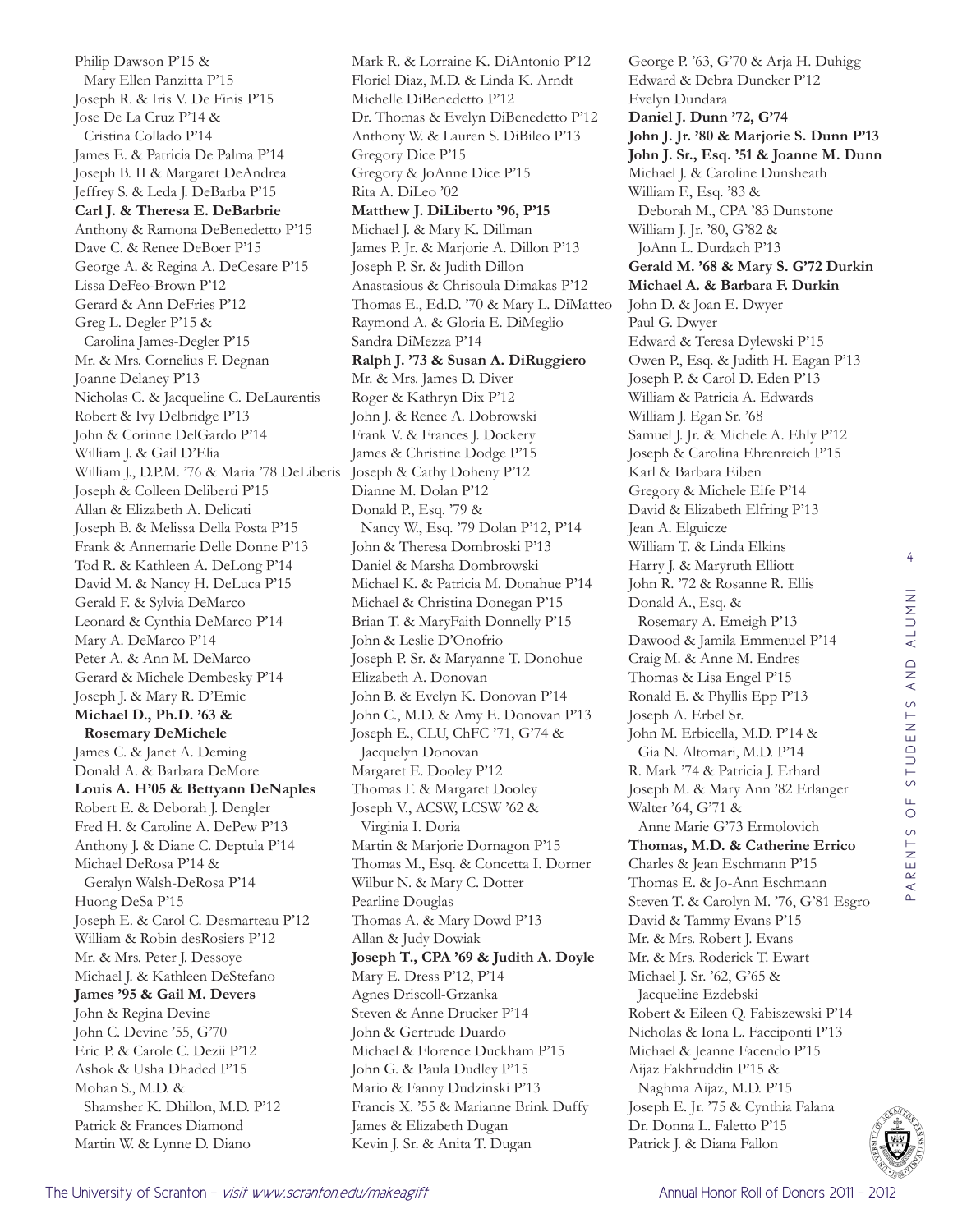5 STUDENTS AND ALUMNI PARENTS OF STUDENTS AND ALUMNI PARENTS OF



Daniel P. & Patricia M. Foley P'14 Edward J. & Maria T. Foley P'15 J. Brian Foley, Esq. '65 Maria T. Foley P'15 Denise Ford P'12 Mark, M.D. & Marian Forman P'12 Kevin J. & Karin S. Fortier P'15 Mr. & Mrs. John W. Fortuna Sr. Arlene R. Fortunato P'15 Patrick M. & Karen M. Fox P'14 Richard & Lisa Frampton Gerald & Kathy Franceski Mr. & Mrs. John A. Franco Salvatore J. Sr. & Judith E. Frangipane P'12 **Thomas C. & Lois B. Frank** Ronald & Denise Franks P'15 Dante G. & Susan A. Frascone P'14 Elena Freedman P'15 Dr. Raymond & Andra L. Frey Edward K. & Kathleen M. Friedrich P'14 **William J., Esq. '74 & Diane Fries** Robert J. † & Antonia Froehlich P'15 Michael J., Esq. '71 & Susan C. Fromhold Alan & Laurie Fu P'15 George & Karen A. Fugok Wally & Vivian C. Fuhlbrugge P'14 Joseph E. '77 & Cynthia L. Fulton P'13 William & Constance Furey Frank H., M.D. & Valerie L. Furman Joseph A., Ed.D. & Sandra B. Fusaro William A. Gabello, CPA '49 Christopher & Catherine Gabriel P'14 Mary Gadomski P'15 Gerald G. & Eileen T. Gaeta P'13 Joseph P. Gaffney, Esq. & Bernadette Gallagher Gaffney, Esq. Allan & Elaine Gage P'12 Richard & Linda Galante P'12 Joseph A. & Marilyn O. Galanti Eugene F. G'66 & Marybeth Gallagher Frederick & Patricia Gallagher Michael B. '82 & Julia A. '82 Gallagher Pierce & Margaret Gallagher P'15 William M. '67 & Joyce A. Gallis Robert & Jane Galvin Mr. & Mrs. John Gambale Linda A. Ganguzza David F. & Paula M. Ganley Thomas D. Ganssle P'13 & EiLeen A. Taylor-Ganssle P'13 David & Mary Ann Gardner Robert & Judith A. Gardner George V. & Maryann Gargiso P'15 Christopher J. & Elizabeth B. Garlasco Joseph L. & Linda M. Garofalo **Angelo & Marise '83 Garofalo** Gerard M., CPA '73 & Mary Ann Garvey Bruce & Patricia Gaudino P'13 John C., M.D. & Jane Gaudio

**Thomas & Kathleen, Ed.D. Gaval P'12** Peter Gavern P'14 William F. '86 & Grace M. Gavigan James A. & Katherine Geiger Robert & Joanne Gelling P'13 Dr. & Mrs. Ernest Genco, D.D.S. Louis A., D.D.S. '79 & Susan D. Genello P'13 Mitchel & Kathleen Gennaoui Ralph D. Jr. & Elizabeth Genovese P'12, P'13 Mark D. & Carol M. Gentilucci P'14 Louis C. & Kathleen Gentry P'13 Charlie & Carrie J. George Margaret M. Germano P'15 Robert R. & Mary E. Getz Albert, DMD & Diana Giallorenzi Victor & Susan E. '87 Giambrone P'15 Mr. & Mrs. John Gibbons Robert G. & Janine M. Gibney Timothy J. & Susan M. Gilbride P'13 Thomas & Alyce Gilhool Linda Gillespie P'15 Mr. & Mrs. Paul Gillick Mark & Mary Ann Gilman P'14 Charles M. & MaryJane Gilmartin Frank M. '77, G'82 & Marianne J., J.D. Gilmartin Kenneth & Martha Gilmore P'13 Brian Patrick G'86 & Eileen M. Gilroy P'12 Joseph H., M.D. & Jamie D. Giomariso Mr. & Mrs. Ronald Louis Gionta Fred C. & Angela Giordano P'15 Joseph P. Jr., Esq. '68 & Joanne M. Giovannini Denise Githinji P'15 Michael & Julia Giunta P'13 Omer & Diane C. Glavan Barbara E. Gleason '82, G'94 Patrick & Denise Glennon **Francis A. & Patricia Glowacki** Dr. Stanley & Maureen Glowacki P'14 Gerard & Bernadette Glynn P'12 Joseph '77 & Mary Gnias P'12 Mr. & Mrs. Peter J. Goetz Raymond & Patricia Goldbach Robert F. & Yolanda Goldsack Dr. Russell L. & Juliann W. Gombosi P'14 Frank A. & Donna Gomez Kenneth Gong Fernando & Silvestre A. Gonzalez Paul & Suzanne Goodwin P'12 Donald E. & Constance Gooley Joseph M. & Terri L. Gorman P'12 Mark D. & Robin B. Gorman P'13 Michael J. Sr. & Patricia A. Gorton Brian & Ann Goss P'15 **Leonard G., Ph.D. & Deborah J., Ph.D. '73, G'75 Gougeon**

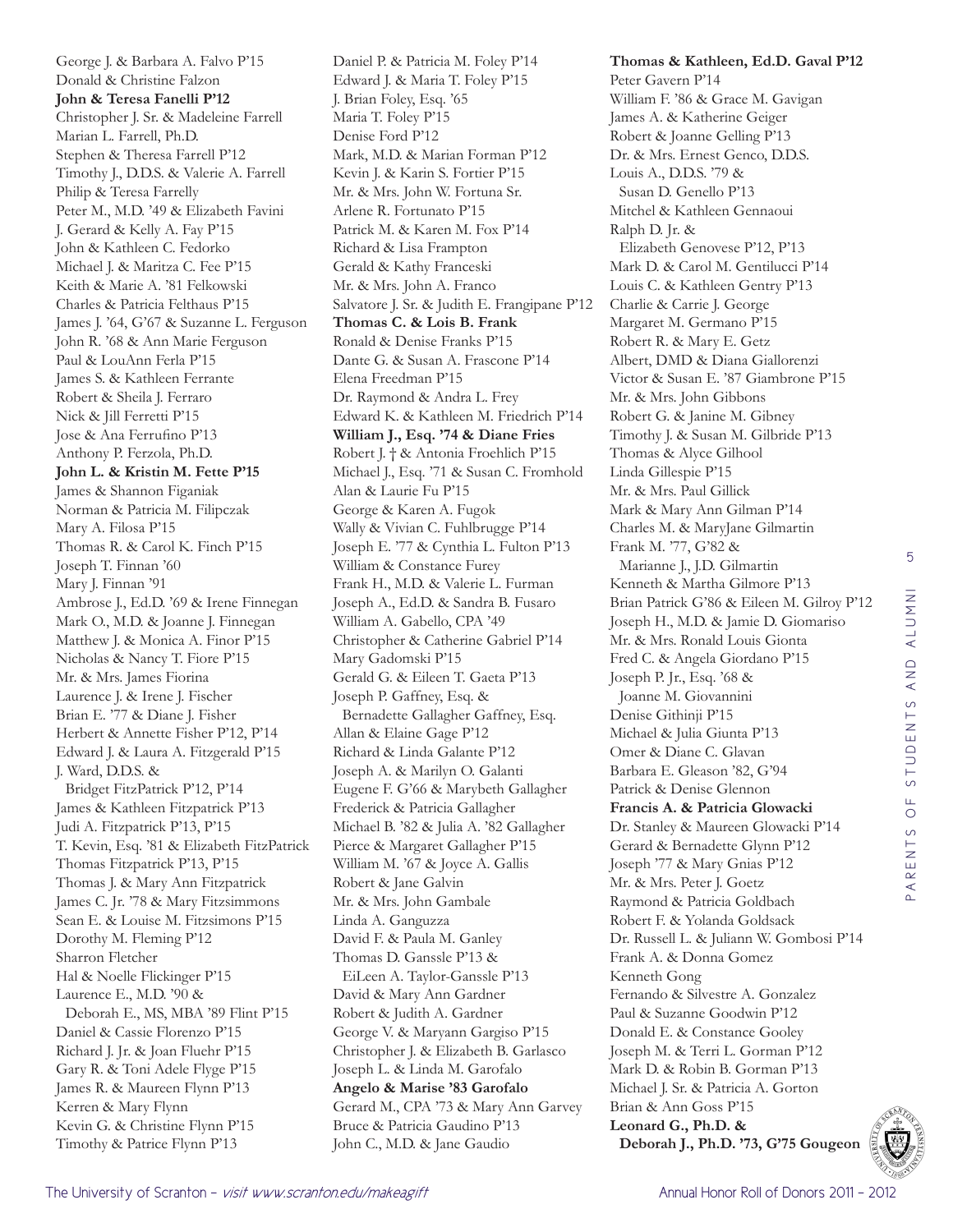John T. '59 & Elinor Gough John P. '58 & Mary Gower Robert T., Esq. '69 & Nancy M. '01 Gownley Daniel M. & Laura M. Grable Michael A. & Kimberly A. Grabowski P'13 James J. '61 & Patricia Grace Rosemary Grady Smith **Patrick J., M.D. '77 & Susan Grady P'12, P'15** Patrick F. Grady Sr., Ed.D. '62, G'67 Henry L. Jr. '62 & Patricia Q. Graham Michael T. & Cindy T. Graham P'15 Neville J., M.D. '78 & Tracy, M.D. Graham P'13 Ronald J., Ph.D. '73, G'76 & Mary J. Grambo P'12 Michael M. & Nanine S. '85, G'87 Gramigna Maurice I., Ph.D. & Mary K. Hart John A. '56 & Elizabeth Granahan Craig D. Grant P'14 William J. & MaryLou W. Grant Stephen & Noreen Gratzel Florentino & Nancy K. Grave P'14 Patricia D. Graves P'13 Jeffrey & Dr. Margaret B. Gray Joseph & Maureen Graziano Dennis & Barbara Cristin Green P'12, P'14 Joseph & Patricia Green P'14 Robert R. Green & Mary T. Borer Christopher M. & Susan E. Greene Kevin & Sue Greene Scott Greene P'14 James E. & Kathleen A. Greenlay **John & Rose Mary Gregitis P'14** Kathleen Gregory Jeffrey M. & Sharon L. Greiss P'12 Edward T. Sr. & Joanne Griffis **Thomas M. & Danielle L. Griffith P'15** Rita Grigoresco P'14 Joseph R. & Robin Grimaldi P'15 Tracey L. Grimaldi P'14 **Thomas A. & Dolores C. Groncki** Salvatore V. & Joanne † Grosso P'15 Jerzy & Krystyna Gruca P'15 Susan Guadagno Frank & Linda Lee G'77 Gubbiotti Daniel & Patricia A. Gudmundsen P'13 Franklyn W. & Jill M. Gulick P'15 David & Emily Gumpper P'14 Judith A. '11 Gunshannon James & Kathy Gurrieri Anthony S. & Michele Guzzo P'13 Joseph A. G'81 & Karen M. Habersky P'13 Margaret Hagen **James M., D.P.M. '80 & Joanne Haggerty** Barry Dean & Shirley Hahn Andrew, Esq. & Mary Hailstone Kenneth C. & Debra A. Hall

Stephen C. Hall, M.D. & Julia M. DiGioia-Hall, M.D. William & Sharon Halpin P'12 **John J. III '83 & Margaret E. '86 Hambrose P'13** Brian A. & Michele C. Hanes P'12 Jeffrey & Virginia A. '86 Haney P'13 Jeffrey A. & Francesca M. Hanks P'13 Mr. & Mrs. William R. Hannan Joseph J. & Mary Ellen Hanntz John J. & Jean E. Hantz P'12 Peter J. & Mary M. Harding P'12 William B. '80 & Renee J. Harding P'13, P'15 James J. & Patricia, Ed.D. Harrington Barry & Donna Hart Carolyn L. Hart Robert B. Jr. & Catherine A. Hart P'15 Douglas & Jeanne Harvan Hiram & Joanny Hasty P'15 David C. & MaryAnn Haupt P'14 Renee Hausser P'12 Thomas Haverick P'15 Kay Hawk Jeffrey J. Hawkes, Esq. P'13 Robert N. Hay Jr. P'14 Lizbeth Hayek P'14 **Peter & Nancy Hayes P'12** Raymond T. Jr. '72, G'98 & Jamesina C. Hayes Robert W. & Anne V. Hayes P'12 William H. G'80 & Elizabeth Haynes Mark C. '72 & Mary Lu Haynie Joseph & Jill '86 Healey P'12 Bruce C. & Patricia A. Heaslip P'15 Brian J. Heath P'14 James J. & Michele Heenan Paul H. Jr. & Regina M. Heiland P'13 John M. & Roseann M. Heinlein David J. & Cindy J. Heintz P'12 Frederick G. & Diana S. Heinze P'15 Lori Heller P'13 Charles A. '67 & Judith M. Henderson Donald I. & Alisa Henderson P'15 Robert & Linda Hendricks Winifred Heneghan P'15 Steven C. & Maureen K. Hennigan P'14 John & Mary Louise Henry P'12 Thomas J. & Eileen F. Henry P'14 Walter L. & Lisa A. Hentze P'12 John U. & Susan Heppler Lan T. & Patricia Herrick P'13, P'14 Ron J. & Diane M. Hextall P'14 Charles E. & Patricia A. Heyer David R. '80 & GailAnne M. Hickey Ximena Higgins P'13 **Daniel J. & Joan P. Hilferty P'13** John & Gael Hill

John D. & Judith L. Himelrick P'15 William J. '65 & Barbara A. Hinz Charles & Sally Hodge Ward Hoekstra & Linda J. Brandt Kenneth A. & Colette Hoey Thomas W. & Linda M. Hofer P'12 Alan W. & MaryAnn Hofmann P'12 **Thomas P., Ph.D. & Margaret M., Ph.D. Hogan Thomas G. Jr., CPA '79 & Susan M. '79 Hogan P'14** Tom M. & Diane F. Hogan P'12 Mary P. Hokrein P'15 Tom C. & JoAnn Holden P'14 Jeffrey Holtermann Thomas G. & Debra L. Holtman P'15 Elizabeth Holzman Paul E. Jr. & Cindy L. '78 Homnick Craig R. & Traci J. Hopkins P'15 Frank & Kathleen Hopkins P'12 William J. Jr. '60, G'69 & Ann Marie Hopkins William F. '57 & Jean C. Hoppel Paul D., Esq. & Adrienne K. G'82 Horger Geoffrey R. & Dolores A. Horton Thomas A. & Amelia Hosgood P'12 John J. Houston, Ph.D. '72, P'13 & Anne Hetzel P'13 William '62 & Nancie Houston Thomas & Barbara Hovey P'12 William R. & Carole M. Hoy Victor III & Sarah Hrudowsky P'14 John & Barbara A. Huber P'15 **Stephen L. & Sharon S., Ed.D. Hudacek P'14** Edna Hudson Brian A. & Kathleen M. Hughes P'14 Edward J. Sr. '58 & Theresa Hughes Kevin D. & Patricia G. Hughes P'14 Kevin P. & Nancy M. Hughes P'14 James J. & Tracy L. Humbert P'14 Judith Hurley P'14 **Michael, Ph.D & Teresa, Ph.D Hutchins P'14** Mr. & Mrs. Nicholas J. Huth Elda E. Hvala P'13 Matthew & Elizabeth Iacoviello P'14 Gregory & Marie Iacovoni **Teresa Iannielli**  Joyce Infante Dominic '67 & Laura Ingraffea Richard & Laura Irace P'12 Jerome, Esq. & Kathleen M. Jabbour Steven & Celeste Jacklett P'15 Stefan P. & Barbara J. Jackowski P'13 Edward J. Jr. '84 & Therese B. Jacoski P'14 James & Beth Jameson Garabed & Julie Jamgochian P'12 Marian Janes P'15

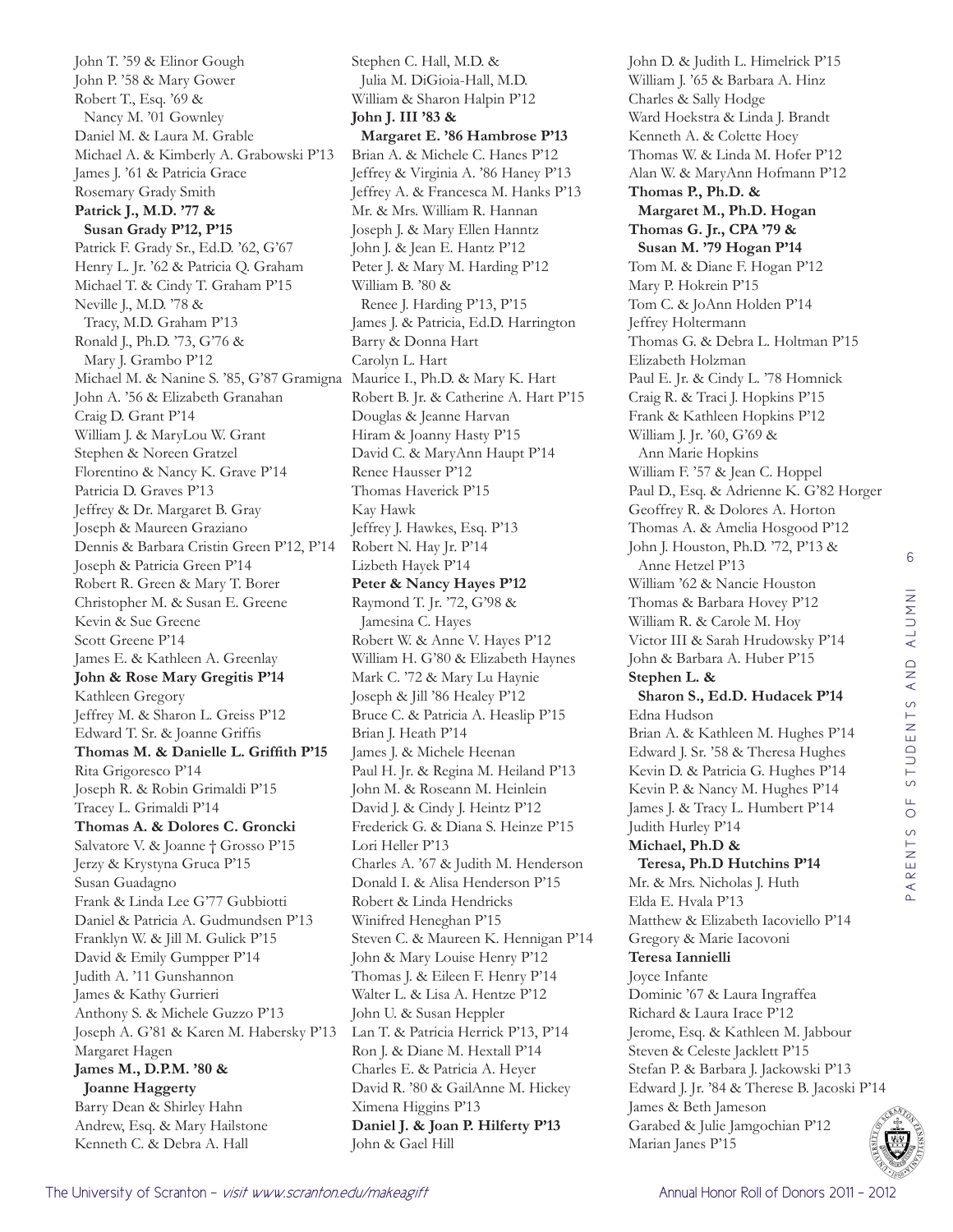7 STUDENTS AND ALUMNI PARENTS OF STUDENTS AND ALUMNI PARENTS OF



**Joseph T. Sr., D.M.D. '64 & Ann Marie Kelly** Kevin J., M.D. & Anne D. Kelly P'12 Kevin W. & Dolores G. Kelly P'12 Robert & Geraldine Kelly P'14, P'15 Robert E. & Eileen A. Kelly **Shawn P., Esq. & Carol A. Kelly P'14** Susan M. & Paul J. Kelly Mr. & Mrs. William J. Kelly John M. '50 & Mary C. Kennedy John P. Kennedy Jr. P'14 William J. Kennedy G'91 Joseph A. & Mary S. Kenney Dana K. Kenny P'14 Donald A. Jr. & Donna J., R.N. G'91 Kepler Michael & Marian Khoury P'15 Anthony J. & Bonnie L. Kiddish P'15 Conall Killeen & Deanne M. Loftus Kurt J. Sr. '87 & Michelle A. Kincel P'13 Philip J. Kinney '50 & Jeanne Szamreta **Roger T. & Maryanne Kirk P'12, P'14** Paul M. '83 & Dawn D. Kirsch P'13 Joseph C. Jr. & Debra A. Kitcho P'15 Raymond & Barbara Kizelevicus David B. & Ann Marie Klassner P'12 Mr. & Mrs. Frank Klassner David & Chris Kleiman James R. & Carol A. Klein Peter & Irene Klein Douglas E. & Lisa M. Kline P'15 Stephen L. & Deanna A. '86, G'91 Klingman P'14, P'15 Francis & Marianne Klusek Randy W. & Nancy B. Knapp John & Karen Kneafsey P'15 Stephen R. & Joan B. Kobak P'15 Marlin L. Jr. & Ann M. Koch Richard & Victoria A. '08 Kocis G. Jeffrey & Therese J. Koepper James J. Sr. & Florence Kollmar Edward P. & Charlotte C. Kordek Andrew J. '73 & Diane B. Kosar Mark J. '82 & Mary '82 Kosinski Linda G. Koske Alan M. & Judith G'89 Kosydar Michael Kourgelis P'15 & Margaret Hennessey P'15 Raphael R. & Theresa Kozlusky Edward & Susan Krajewski P'14 Denise M. Krasucki P'15 Alan & Sara Kratzer David & Debbie Krenitsky P'13 William J. & Martha Krieger P'14 Valerie P. Kriney, Au.D. Kenneth & Ann Krogulski P'14 Susan E. Krum, AuD. P'13 Alexander & Colleen E. Kruper P'14 Daniel S. '50 & Ann T. Kuchar

**Kevin A. '85 & Marion A. Kucharski P'14** Robert G. & Jean M. Kuehn P'15 William P. Jr., CPA '63 & Marilyn Kuehner **Jacques P. '62 & Therese C. Kueny** Jon & Mary Joe Kulaga P'13 Andrew & Beverly Kuna Stanley J. Sr. & Janet K. Kuna Wayne A. & Jeanette A. Kunow P'13 William D. & Paulette M. Kuntz Craig & Kathleen Kuptsow P'15 Doreen G. Kurzum P'14 William & Gail Kuschman Basil A. & Janet E. Kuzio Dennis J., Esq. & Barbarann H., Esq. Kwasnik P'13 Nino & JoAnn Labellarte P'15 Anthony J. & Carol H. Laboranti Clayton S. Jr. '70, G'74 & Deborah LaCoe Michael J. Sr. & Theresa A. Lacovara Thomas G. & Sherry A. Laessig P'15 Joseph J. '74 & Nancy P. Laffey William M. & Margaret A. Lafty P'13 Dr. Louis & Cathy J. Laguna Jeffrey A. & Marianne T. Laine P'12 David W. & Kathleen M. Lamm Philip & Gloria J. Lamoureux P'13, P'15 Ralph M. & Ruth H. '00 Lancia Donald & Diane Lanciotti P'15 Henri P. & Anne Lang P'15 Joseph & Pamela Lang Eugene M. Jr. '58, G'64 & Evelyn Langan John G. & Catherine M. Langan P'14 Thomas A., D.D.S. '83 & Lori B. Langan P'14 Bonnie J. Langbein Michael & Mary Lanzo P'12, P'14 Patrick J. LaPorte III, M.D. '85 Robert Lapowsky P'12 & Colleen Durkin Lapowsky P'12 Constantino B. Lara P'12 & Mercedes Lara-Hidalgo P'12 Ruth Larkin P'14 Philip LaRocca P'14 & Jeanne M. Borman P'14 Karen LaRocco P'15 Roseann J. LaRosa, Esq. P'15 Lloyd & Kathleen LaRousse Donald P. & Diane M. Larson Robert J. & Julie P. Larson P'15 Gregory, Esq. & Diana LaSorsa Joseph & Diane Lattanzio P'14 John B. & Paula Lavelle P'13 Leonard J. III '72 & Rosemary K. '98, G'04 Lavelle Michael & Diane Lavelle P'13 **COL Zim E, USA, Ret. & Patricia P. G'76 Lawhon** Thomas W. & Kathleen Leahy **William P. & Francesca Leary P'15**

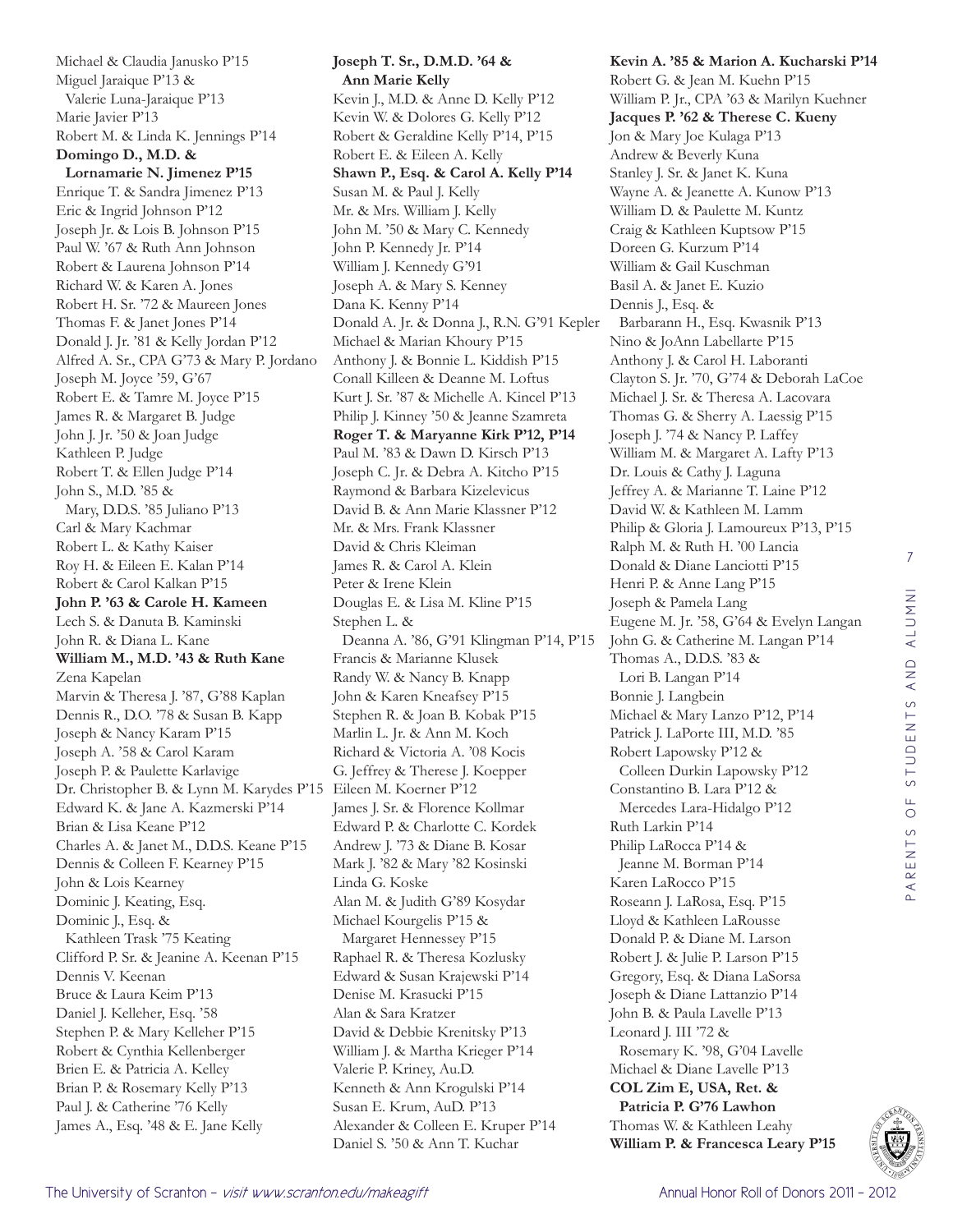Robert & Christine Leavy P'14 Francis LeCompte P'13 & Deborah Gushue P'13 John G. & Betty J. Lee P'13 Lester B. & Shirley A. Lee P'15 James F. Sr. & Susan J. Leighty P'14 John L. & Glennis M. Lenahan James & Barbara Lennon P'12 **Charles A., Esq. '75 & Margaret D., Esq. Lenns P'15** Richard & Linda LeNoir P'12 Salvatore & JoAnn Lentini P'15 Anthony J. & Susan T. Leone P'15 Peter & Clorinda A. Leopoldi P'15 Paul E. & Kerstin E. Lepore P'15 Christopher & Mary Lesniak Robert S. & Deborah R. Lewis Mark & Deborah S. Lieberman James J. & Mary Lill Stephen P. & Leslie A. Lincoln P'14 Lawerence & Paula Lindberg P'14 Gerhard J. & Carol A. Lindenmayer Louis & Marcella Liotta P'13 Kenneth Lipina P'15 & Mary-Ellen Reznick-Lipina P'15 Timothy F. & Margaret M. Lisante P'15 William W. & Debbie L. Lisman Cameron Livingstone David S. & Christine M. Lizbinski P'13 Dawn Lloyd P'13 Gregg '87 & Mary Jo '87 Loboda Walter T. & Marie D. Lockhart Dennis & Martha Loesch P'15 Richard & Rosalie Loevner P'13 Michael & Susan Lofstedt P'13 **Daniel P., MSW, MS '68 & Barbara J., Ph.D. G'82 Loftus** Mary Therese Loftus Kenneth & Agnes Logan James C. & Carolyn N. Lolli P'14 **Anthony A. Lombardo P'15 & Justine M. Kellner P'15** AnnMarie Londo James & Mary Long P'14 Robert M. Sr. & Therese A. Long P'12 Gregory & Deborah M. Longest P'13, P'15 David J., M.D. '83 & Ann Marie Lopatofsky Jose Lopez-Isa, Ph.D. P'13 Kenneth R., Ph.D. & Brenda Lord Christopher A. & Catherine Loretz Donald R. Jr. '77 & Geraldine A. Loughney Kevin J. '80 & Deborah A. '81 Loughney P'12 Margaret A. Loughney John E. & Mary E. Lovasz Anthony A. & Barbara J. Lowe Robert & Rita Lowry P'14 Eugene D., Esq. & Jill M. Lucas P'14 Frederick J. & Shawn M. Lucas P'15

John & Berendette Lukasik P'13 Bernice P. Lukus Lisa A. Lumia P'15 Kenneth Lund P'14 Paul & Claire Lundberg P'12 Stephen B. & Marianne T. Luongo P'15 Alvin J., Esq. '72 & Elaine Luschas George E. & Mary Ann V. Lutz Paul D. & Henrietta Lutz Thomas G. & Lynn Lyman P'14 John & Judith Lynch P'14 Thomas J. & Tracey A. Lynch P'15 **George V., Esq. G'71 & Patricia B. Lynett** James J. & Kathryn Lynn Lora L. Lynn G'89 Matthew H. & Paula G. Lynott Warren Maass P'15 & Donna Tortora P'15 Robert MacDonald Thomas E., M.D. & Mary Ann Mackell P'12 Gregory S. '82 & Kathleen Martino Timothy R. '86 & Mariann C. '85 Mackrell P'13 William J. Madden, Esq. Thomas & Rosemary Magee Martin & Elizabeth Mager P'15 James E. & Karen Maginnis John & Valerie Maglione P'14 Joseph & Filomena Magrino P'15 Michael D. & Erin A. '07 Maguire P'15 Mr. & Mrs. John F. Maguire Timothy P. & Brigid Maguire P'15 Geraldine G. Maher Thomas & Jeanne Maher **Thomas Mahle P'15 & Elizabeth Butt P'15** Harry & Patricia Mahlstedt Ron & Ann Maio P'15 Imran & Dr. Uzma Malik P'15 Brian J. & Ann Mallon Martin J. & Rosemary A. Malloy Donald F. & Mary Ann Mammano Anthony & Cathy Mammato P'13 Robert J. '80, G'83 & Lorraine T. '82, G'95 Mancuso Dominick & Wendy '89, G'99 Manetti P'13 Mr. & Mrs. C. Michael Manganaro **Joseph Mangini P'14** David & Regina Mansfield P'15 Jerald J. & Bridget L. Mantone P'13 Maria A. Manzano Paul S. & Lisette Manzi P'14 Dr. Robert A. Manzi P'12 & Shelsa J. Angione P'12 Carmine & Carol A. Maragni P'14 Lewis & Karen Marcus P'14 Vincent Marella Sr. Joseph & Elaine Maresca Joseph B. & Robin Margraf P'12 Edward M. '63 & Loretta Marinchak

Vincent T. & Maria Marino P'12 **John R., D.M.D. '75 & Margaret Q., Au.D. Mariotti** The Honorable Joseph F. Markosek Maria Marmaro Rivera P'15 John J. Marmaro P'15 Linda Marra P'15 James J. & Marie Marsala Peter & Claire Marshall P'14 Dr. Joseph & Martina Marsicano P'15 Barbara A. Martin James A. II & Ann M. Martin P'14 James P. & Kathleen F. Martin James W. & Sandra A. Martin John Michael Sr. '63, G'71 & Patricia Martin Anthony J. & Cynthia M. Martinangelo P'15 Richard Martindell P'15 John G. '68 & Cheryl Martines Walter & Doris Martinez P'15 The Honorable Brian R. & Dana M. Martinotti P'14 Kevin & Joanne Martyn Robert Martynowych P'15 & Nancy McLaughlin P'15 Floyd R. II & Sandra M. Martz P'15 Patrick J. '79, G'85 & Ann Marie Marx P'12 Michael & Elisabetta Marzullo P'12 Richard A. & Cynthia D. Massar P'15 Michael & Nancy Mastroianni P'14 Hanna Matczynska-Marczak Joseph W. & Marie S. Matera Laszlo & Judith Matsay P'15 Donald & Susan Matthews P'14 William & MaryAnne Matthews Peter & Tracey Mattondo P'15 George & Kathleen Matykiewicz P'15 Vincent D. & Bernadette Maurer P'13 Anthony R. & Ann Marie, Ph.D. Mauro P'14 Irene Maury P'13 Joseph Maxwell & Jeanne DiFabio Joseph & Maureen May P'14 Merrill '76 & Cathy Mayenschein P'12 **Alan R. '68 & Patricia M. Mazzei Lawrence & Elizabeth Mazzeo P'14** Joseph T. Sr. & Arline Mazzocchi Gary McAnelly P'14 Kathleen McAnelly P'14 Thomas & Jean McAvoy P'13 Michael & Karen McBride P'13 Gregory L. & Adrienne McCabe P'15 James M. & Velia C. McCabe John J. & Kathy McCabe P'12 Kevin T. & Lorraine McCaffrey P'12 David J. & Karen McCarthy **James P. & Mary Ellen McCarthy** Raymond J. & Bonnie P. McCarthy P'13 Dr. Christine McCarty P'15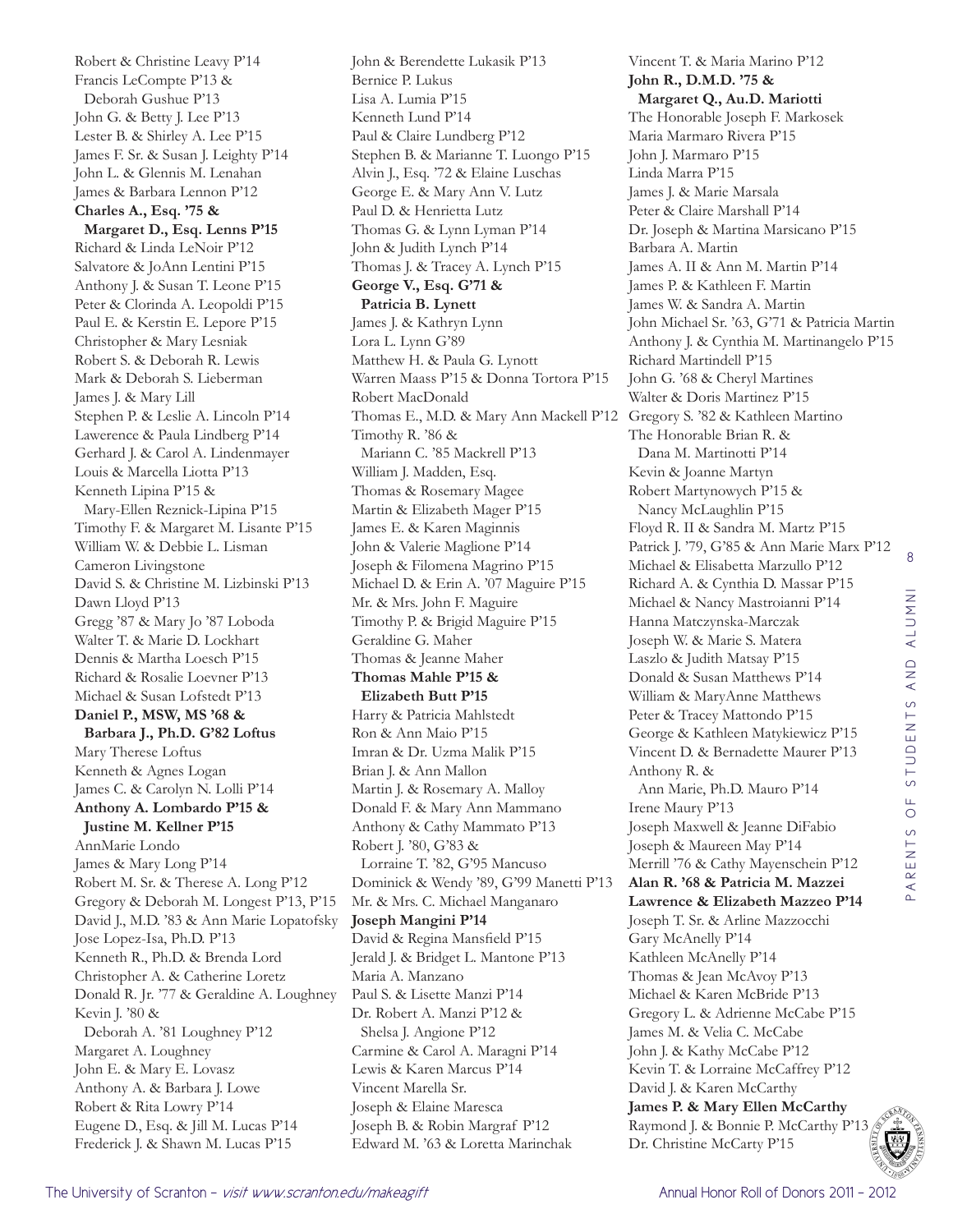Joseph F. & Denise M. McCauley **Mathew J. & Helen C. McConnell** Richard O. & Cindy D. McCormack Timothy J. & Erika A. McCormick P'13 William M. & Elizabeth A. McCormick John & Mary McCoy P'14 John & Mary McCrossan P'15 George S. '75 & Debra J. McCrosson P'15 Joseph & Patricia McCulloch Paul J. & Mary Beth A. McCullough P'13 George & Diane McDermott **Michael J. '71 & Patricia C. McDermott** Robert J. G'70 & Teresa McDevitt **Dennis L. & Barbara McDonald** Joseph L. & Diane M. McDonough **Mark R. '72 & Carol McDonough** Michael G. McDonough Patrick M. '71, G'75 & Mary A. McDonough Robert & Emily McDonough Kevin J. & Elizabeth McEnery P'13 Lee McEnroe-Havens P'15 Louis P. McFadden P'14 James & Jane McGarrity John & Grace McGee Joseph J. McGee & Linda A. Michaud Mr. & Mrs. Noel P. McGee Robert W. Sr. & Mary McGill P'12 **Robert McGinly Jr. P'12** Robert T. & Anne Marie T. McGoldrick Sean P. & Phyllis McGonigle P'13 Alexander M. '64 & Ann McGowan Richard F. & Carol A. McGowan James P. Jr. '65, G'67 & Mary McGraw William G. & Jean A. McGuiness P'13 James J., M.D. & Leslie A. McGuire George J. IV & Margaret A. McHugh P'14 Eugene E. & Judith A. McInerney John M., Ph.D. & Maureen McInerney David E. & Susan E. McIntosh Karen B. McIntyre James J. '60, G'72 & Lucille C. McKane Edward G. & Anne M. McKee P'14 Edward C. & Eileen P. McKeever P'12 Francis P. Jr. '77 & Mary Kate McKenna Michael & Frances McKenna P'15 Myles P. & Phyllis McKenna P'12 Robert W. & Ann K. McKenna Jeffrey & Laurie A. McKeveny P'12 Mr. & Mrs. Edward R. McKillip Robert B. & Tamsen H. McLane Edward & Jean M. McLaughlin P'14 Terrence & Mary McLean **Kevin E. McLeod P'15 & Nina G. Amodio McLeod P'15**

John P. & BettyAnn McMahon Gerald J. & Mary Ann McNeff Daniel & Marisa McPherson P'12 Gerard J. J. & Patricia McPhillips

Michael & Alina McQuade Kathleen McQuaid Margaret A. McQuaid **John P. & Ann Marie McShea P'12** Joan McSweyn Daniel J. & Carol P. Meehan P'12, P'15 Carl B. & Kathleen Memoli P'14 Dr. Leonard R. & Faith Mendola Alejandro & Lori Menendez P'12 Sandra Menken P'14 Richard T., D.P.M. '68 & Ruth Meredick **Francis J., CPA '70 & Beverly Merkel** Michael J. & Geraldine D. Merlo P'12 John & Patricia Metzger Kathleen Metzger P'15 Bernard H. & Judith M. Meyer **James A., Ph.D. '61 & Mary P. Mezick** Louisa Mick P'13 Thomas A., M.D. & Francesca Mickler David '81 & Judy '81 Migliore-Erdman Daniel C. & Cheryl L. Miko P'15 Sally Miksiewicz P'14 James & Jacqueline Millard P'15 Dr. Edward J. Miller Jr. P'15 & Dr. Jennifer A. Sylvia P'15 Frank J. & Helenmary T. Miller John W. Miller, M.D. P'12 & Linda A. McCormack P'12 Mary C. Miller Michael C., D.M.D. & Sandra L. Miller P'12 Randy A. & Rae O. Miller P'13 Susan L. Miller Daniel J. '63 & Judith Millett James P. & Anne Millett Margaret Millus P'15 Derrick & Melissa Milone P'13 Michael & Kathleen Milone **Skip '67 & Fran Minakowski** Howard & Anita Minnick Richard Minuski P'13 Joseph & Mary Jane Miskovsky Joseph & Linda Mitchell P'14 John G. '59 & Helen Moffitt Jerome, M.D. & Susan Moga Stephen M. & Chrisanne Moger P'14 Francis & Deborah J. Molchan P'13 Leonard & Carleen Moleski P'13 Patricia Molinares P'14 Michael A. Molitoris P'13 & Sandra S. Pensieri Molitoris, D.P.M. P'13 Sam P. & Cheryl A. Monachino John J. & Mary Jo Monahan George P. & Bonnie J. Monastra P'13 Erla Mondelus Meina Montalbano P'14 Angelo P. '62 & Anita Montante **John E. & Maryann P. Montgomery P'12** Patrick M. & Jeana Montgomery P'14 Cortlandt R. & Anne Montross

Robert E. & Jacqueline S. Moore Thomas M. & Mary Ellen Moore Michael J. '73 & Debra Mootz Connie A. Morahan **John M. & Ruth J. Moran P'15** Mark E., D.O. '82 & Paulette Moran P'14 Kevin & Karen Morey Michael & Patricia Morgan **Gino Mori, M.D.**  John P. & Rosemarie C. Morris Mr. & Mrs. Daniel J. Morrissey John R. & Lisa D. Moser P'14 **Mark E. & Diane I. Mosko P'13** Domenic J. Mottola P'12, P'15 Karen M. Mottola P'12, P'15 Derek S. & Jo Marie Mounsey Dr. Ghias & Ibtissam Moussa Elizabeth M. Moyer **Mary Elizabeth Moylan G'90** Ann S. Moyles G'99 Walter S. & Joan M. Mruk P'12 John & Linda Mulcahy John & Kathy Mulhall **Neil J. & Margaret Mulhall** Edward F. & Mary R. Mullane Denis P. & Catherine M. Mullarkey Jeremiah & Lynn Mullen P'13 John & Julia Mullen **Joseph F. & Kelly J. Mullen P'15** John M. & Lisa M. Mundy P'15 James V. G'90 & Diane S. Muniz Joseph V. & Theresa Muoio P'13 John & Ana Muratore P'15 Thomas & Susan Muratori P'13 Barry C. & Irene R. Murley P'14 Catherine Murphy David R. Murphy P'13 & Linda Ciaston-Murphy P'13 Glynn D. '87 & Lori A. Murphy P'13 Mark R. & Charlene M. Murphy P'14 MaryEllen Murphy P'13 Joseph F. Jr. '62 & Dorothy Murray Mary Murray P'14 Ronald & Sally Murray Thomas A. & Donna M. Murray P'15 Anthony J. & Beverly Musa Joseph F. Musil Jr. & Tina C. Vogler **Gerard, Esq. & Alice '84 Musto P'12** Nicholas J. Muto '73, G'75 Alfred T. Myles III '67 Douglas & Doreen Nance P'15 Luigi & Gina Napolitano P'15 Patrick G. & Carol Napolitano Nicholas A. '75 & Erin E. Naro P'12 Stephen B. & Geraldine Nathan Anthony & Angela Nazzaro P'13 John P. '56 & Catherine Nealon **Andrew P. Nebzydoski, V.M.D. '77, P'14 & Patricia A. Morgan, V.M.D. P'14**

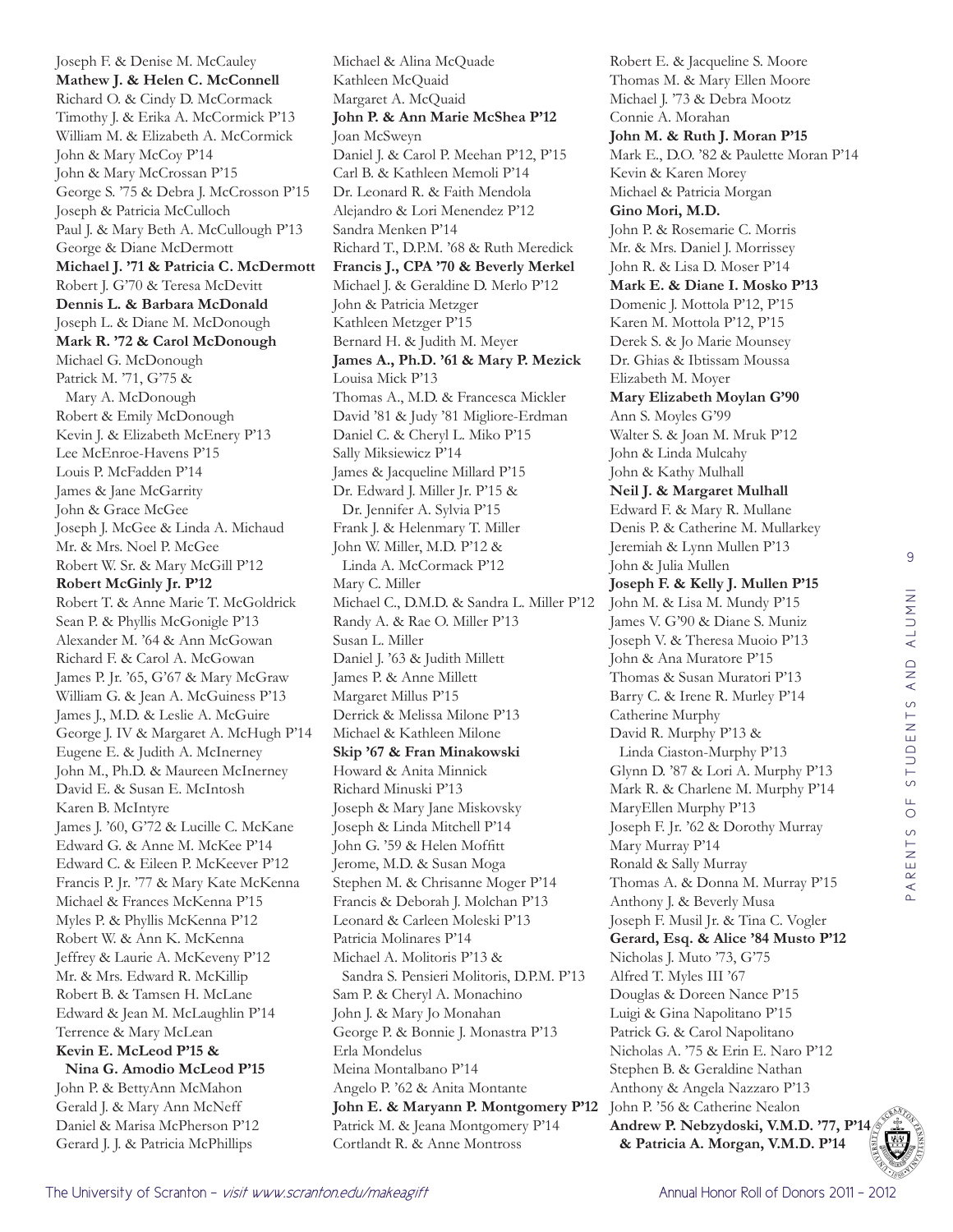## **Joseph A., V.M.D. '74, G'77 & Kerry Jo Nebzydoski**

Thomas C. '79 & Sharon A. Nebzydoski Thomas J. & Noreen Nee P'12 Dean N. & Loretta L. Nelson P'14, P'15 Margaret Nelson Charles J. & Patricia Nemeth Mr. & Mrs. Charles B. Nesbitt Geraldine Neville Mr. & Mrs. William D. Newill John Neyer Mr. & Mrs. Joseph T. Nicholas Susan Nicholson Lawrence Nicolais JoAnn L. Nicoteri, Ph.D. **Kenneth L. & Michele C. Niederer P'15** Iner M. & Bernadette Nielsen P'14 Patrick & Maureen Nihill P'13 Raymond J. & Dorothy M. Nohilly P'13 Michael & Miriam Nolan Kimberly A. Noldy P'13 Joann Noll Thomas E. & Judith M. Noonan James P., M.D. '63 & Susan Noone Peter & Monica Nora P'15 Eileen B. Notarianni '91, P'14 Thomas S. & Kathleen M. Notor Matthew A. & Diane M. Nowack P'15 Joseph P. & Beatrice Nucera Timothy & Suzanne Nugent P'12 Dr. Stephen & Marian Nurkiewicz P'14 Louis E. '68, G'78 & Jessica Nykaza P'15 Thomas E. & Tara E. Oakley P'13 Michael O'Beirne P'14 & Cynthia Salta-O'Beirne P'14 Frank J. '47 † & Lucille O'Boyle Lucille O'Boyle John & JoAnn O'Brien P'13 Judy O'Brien William M. & Marion R. O'Brien Mr. & Mrs. Dennis J. O'Connell Edmond P. & Donna S. O'Connell John J. Jr. '56 & Nancy H. O'Connell John M. & Mary O'Connor Michael & Debra O'Connor P'14 Joseph & Maureen O'Doherty Kevin & Bernadette O'Donnell Michael & Patricia O'Donnell Janet O'Driscoll Eugene M. G'84 & Emilia M. Ogozalek Harry & Rosemary O'Grady P'13 Ronald & Jocelyn O'Handley Thomas & Noreen M. O'Hanlon P'15 Kevin G. & Catherine A. O'Kane P'13, P'15 William & Martha Parlamis P'14 Jeremiah & Ann M. O'Leary Richard & Sharon L. Olechna P'13 Stephen & Marilyn Oles Christopher J. & Julia Ann Oliver P'14 Anthony & Carol Oliveri P'14

Gabriel W. '84 & Nancy Olives P'14 Michael & Maria C. '86 Olsakowski P'15 Mark J. Sr. & Patrice L. O'Malia P'14 **John J. Jr., Ph.D. '64 & Helene M. O'Malley** John F. '57 & Sheila O'Malley Michael A. Jr. '78 & Audrey B. Ondich Michael P. III '71 & Gail G. Ondo **Paul J., Esq. & Lorraine A. Ondrasik** Carl A. & Karen O'Neil P'15 John & Doreen Opeikun P'15 Brian P. & Karen O'Reilly Edward J. '59 & Joan Orokos Arthur & Rose O'Rourke P'15 Stephen G. '73 & Barbara J. O'Rourke Thomas & Maryellen O'Rourke Joann M. Orr P'15 Richard G. & Patricia H. Ortlieb P'15 Joseph & Sharon Orzolek Raymond & Susan O'Sullivan P'12 Ronald A. Otis P'13 Richard, Esq. & Kathleen O'Toole P'12 Wayne & Katherine Outhouse P'13 David A., D.D.S. '62 & Kathryn J. Oven Thomas P. & Mary Anne Owings Donald & Karen Ozycz P'12 Richard H. & Arlene Pace Sabino S. & Janet Pace P'12 Donald G. & Denise R. Pachuta Lawrence J. & Mary C. Paggi Jerome P. Palauskas Sr. '70 Vincent C. & Mary P. Palma P'13 Amy L. Palmer Fotinos S., Ph. D & Judith L. Panagakos P'15 Stephen H. & Gloria J. Panattieri Michael & Joanne Panayi P'15 Mr. & Mrs. Roger P. Panciera Sally A. Pantages Robert Jr. & Diane Pape P'13 Gregory & Carol Papillo P'15 John P. Pappas P'15 & Roseann J. Pauline-Pappas P'15 Ronald R. Holden Sr. & Christine Papson James M. & Barbara Papula P'13 Joseph W. '73, G'89 & Susan Paradise Olinto Parenti Ronald F. & Alberta V. Parisi James A. Jr. & Karen Parker P'13 Roseann Parker Stuart G. & Patricia Parker Richard N. & Sue A. Parkes P'13 Frank & Denise Parlamas Jorge E. Parra P'15 & Sandra E. Corredor P'15 Dean S. & Jane S. Parrott P'15 Todd T. '08 & Debra L. Parry P'15

Steven & Barbara Parseghian P'14

Richard A. G'72 & Jean Pascoe James & Terri Pasquarelli P'14 Joseph L. & Dr. Maureen D. Passaro P'15 **Richard H., Ph.D. & Margaret R. Passon** Frank, M.D. & Susan Pastore Robert J. & Linda A. Patch P'14 William J. Sr. '87 & Theresa Ann Patchoski Divyakant K. & Indiraben D. Patel P'14 Hemantkumar S. & Nila, M.D. Patel P'12 **Owen J. & Mary Patterson P'12** Randy & Margaret Paul P'15 Steven J. & Victoria A. Paulsen P'15 Carl & Sondra Pavlick Joseph Jr. & Dorothy S. Pecka P'12 Carl E. Jr. '71, G'86 & Mary Ellen Pedley David & Jean S., EA '76, G'83 Pedley David Pekar P'13 David J. & Elizabeth J. Pellicane P'15 Michael Pengelly, AuD. P'13 & Maryellen McHugh-Pengelly P'13 David & Angela Pennucci Robert & Karen Pepe Duarte L. & Rose Mary Pereira P'14 Edison F. & Mary Jean Peres P'15 Joseph A. Perfilio, D.C. '51 & Marjorie Campbell-Perfilio Anthony & Barbara Perlingero P'15 Anthony M., M.D. '60 & Emily Perry Don B. & Mary Kay K. Perry LeeAnn Perry Raymond C. & Joanne Perry Jack & Jennifer Persoon P'13 Christine L. Petitto P'15 Marcus & Caterina Pettyjohn Donald M., CPA & Eileen Pfail P'13 Richard J. & Mary Pfeiffer John & Judy Pharo P'13 Brian J. '83 & Mary Pat '83 Phelan P'12 John & Anna Phelan P'15 Kenneth W. & Carol E. Phelan P'14 Kevin W. & Mary M. Phelan P'15 Timothy G. & Cynthia K. Phelan P'14 David M. '69 & Marie Philips Janice Denman Philips Henry A. '75 & Carol K. Phillips James P. Jr., Esq. '65, G'71 & Louise M. Phillips Joseph G. '82 & Patricia Phillips P'12 Michael J. & Kathy A. Phillips P'12 Paul M. & Michele Piatt P'12 Philip & Mary V. '81 Piazza Louis J. & Leonora M. Picciano P'12 Frank J., D.O. & Linda E. Piccione Raymond & Jacqueline Piccolini P'15 Salvatore & Bernadette M. Piccolo **Joseph A. & Mary Ellen G'06 Pichiarello P'15**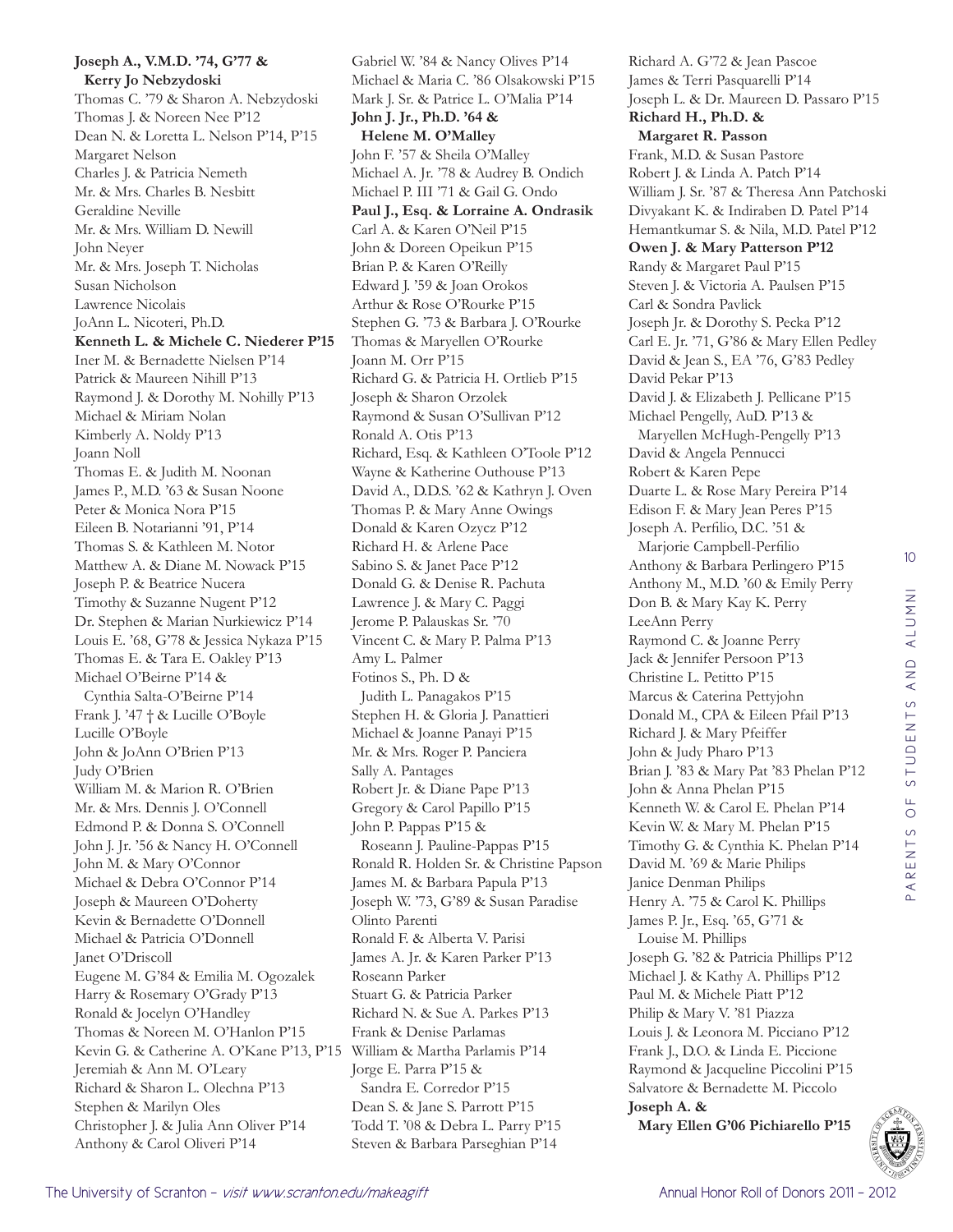Dominick A. & Joyce W. G'76 Piedmont Wayne Pierce P'14 & Daria Starosta-Pierce P'14 Eugene & Nancy V. Pierinelli P'14 Sandra C. Pierre P'15 Kenneth J. & MaryJane Pietrzak Edmund & Peggy Pietzak Louis Jr. & Lorraine A. Pillarella P'15 Stephen & Rani Pinto P'14 Thomas & Zamira Pirie P'12 Glenn A. Pirozzi Sr. Louis A. & Anne Marie Pisano P'12, P'15 Greg & Leslie Plifka Alberto, M.D. & Rebecca M. Pochettino P'13 Peter R. & Janet M. Poillon P'13 Joseph P. & Karen A. Polcino P'13 Dr. Anthony & Barbara Policastro P'13 Peter & Patricia Poloney David P. & Maria L. Poloni Jack S. & Ana C. Pontes P'15 Michael & Rosalind Pontoriero P'13 Robin R. & Maureen E. Poorman P'12 Patricia J. Popeck G'91 Alex, Ph.D. '70 & Deborah, M.D. Poplawsky Louis O. Jr. & Ann Porreca P'14 Peter T. & Virginia Portanova P'14 Lawrence & Lorraine Porto P'12 Lawrence † & Arlene Postupak Douglas & Ann Marie Potter P'14 Christopher T. Jr., Esq. & Amy S. Powell P'12 Karen M. Powers Thomas F. Praiss, EA, CFP Bruce J. & Teresa Prandy P'13 Neil J. & Lydia P., PT Pratesi P'13 **Donald L. Sr., M.D. '63 & Sally A. Preate** Paul R. & Anna G. Reddington P'13 Chris G. & Karen L. Prendergast P'15 Timothy S. & Lisa Pressey P'14 Greg & Anne Prial David & Nancy Price P'15 Thomas J. & Rebecca D. Price P'15 Robert & Maureen F. Prieto P'13 Timothy B. & Susan E. Primerano Thomas & Maria Principe P'14 Tony & Francesca Prioletti P'14 Michael J. & Barbara A. Priolo Clifton Prokop David S. Pronko '69 Paula L. Provenzano P'13 John Przewlocki P'15 & Mary Jane Prezewlocki P'15 Joseph M. & Elaine A. Puckart Michael & Karen Puglisi P'12 Philip & Karen Pulgrano P'13 **Dominick A., V.M.D. '79 & Joanne '79 Pulice** John F. Sr. G'89 & Angela N. Pullo

James R. & Jane N. Purtill Thomas J. Jr. & Deborah A. G'89 Puscavage Richard B. Ridings Mark C., M.D. & Kathleen R. Pyles P'12 John & Megan '80 Quain P'13 Robert & Kathleen Quaranta P'14 Santo J. '93 & Dorothea A. Quatra John & Jacqueline Quattrocchi P'15 Robert & Lisa Quici P'13 John & Kimberly L. Quinn P'12 John J. & MaryAnn J. Quinn Andrew & Susan K. Rabel P'12 William C. '60 & Kathryn Racht Frank T. & Susan M. Raciti P'14 Robert G. & Marguerite Rade P'15 Peter & Carol A., Ph.D. G'97 Radle P'15 Murli, Ph.D. G'84 & Margaret A. Rajan P'12 James M. & Judith A. Rizzo P'15 Evelyn Rajkovich P'14 **Marie Rakauskas**  Edmund G. & Mary A. Rakowski P'12 Yvette Ram P'14 Jorge F. & Alzira V. Ramalho P'13 Michael A. Jr. & Dawn M. Ramic P'15 Donald R. & Elizabeth S. Ramme P'13 Roland A. & Lisa Ramos P'15 Phillip L. & Carmela Rampulla P'14 Craig & Catherine Ranck P'15 Joseph & Jeanne Randazzo P'15 Marjorie D. Ranney P'15 Ronald & Jo-Ann Ranslow P'13 Mr. & Mrs. Nikitas D. Rassias Michael E. & Karen N. Rau P'12 Edward & Annette Rauch P'15 Paul & Linda B. Raulli Christine M. Raup P'15 Frank J. & Josephine Reale P'13 Mr. & Mrs. Frank Reciniello John M. Reddington G'68† John & Maureen E. Reedy P'12 Lawrence W. & Joan D. Reese P'15 John J. '78, G'89 & Susan R. '79 Regan Paul '87 & Amy A. '86 Regan P'13 Eugene & Sheryl Regueiro P'15 Mr. & Mrs. Richard W. Reiber Concetta D. Reilly Thomas E. & Bernadette A. Reilly **Vincent F., Esq. '80 & Eileen T. '82 Reilly P'14** Robert & Michele, RN Rein P'14 Charles R., M.D. & Mary E. Reina Richard & Donna Remigio P'15 Joseph S., Esq. '76 & Maura Rengert Gerard & Sophia Rennekamp P'15 Peter D. & Nancy Restaino P'14 Michael L. & Francine Rhodes Debora A. Riccardi P'15 Michael J. '83 & Christine A. Ricci P'15 Michael & Karen Rice P'12 John & Barbara Ricketti P'15

Gerard & Annmarie B. Rider Daniel & JoAnn Rigby P'14 Raymond P. & Michelle L. Rignanesi Richard & Kimberly Riley P'15 Robert W. '79, G'89 & Marion L. '79 Riley P'13 Wayne C. & Mary Ann Rimel P'13 Kathleen T. Rinaggio '98 Mr. & Mrs. Anthony J. Rinaldi Sr. **Rose Rinaldi**  Patricia L. Ritter P'14 Carmen Rivera P'12 Julio & Teresita Rivera P'15 Tonda M. Rivera P'14 Peter A. & Patricia S. Rizzo Rose M. Rizzo '79, G'82 Charles & Linda M. Roberts P'14 John B. Jr. & Beverly A. G'89 Robertson Linda A. Robeson P'13 Gregory G. & Linda M. Robins P'15 Mr. & Mrs. Thomas T. Robinson Edward J. '65, G'68 & Marie Robson Joana F. Rocha P'14 John J. & Debra A. Rogan P'15 Mr. & Mrs. James F. Rogers Juan & Joan Rojas P'14 Jack & Carol Roland P'14 **Gregory S. & Veronica Rom P'14** Antonio & Annette Romaniello P'15 Anthony & Patricia Romano P'15 Leonard F. & Beth D. Romanowski Shawn M. & Deanna J. Roney P'14 Robert T. & Barbara Rose P'13 Maryalice Rose-Wilfong Patricia C. Rosinski John J. '58 & Elaine Rossi Michael A., M.D. & Barbara A. Rossi P'13 Thomas M., Ph.D. & Kathleen A. Rossi P'15 Joseph & Ellen Roth Stanley C. '73 & Nancy C. Roth Dave & Barbara Rotterman David & Dawn Rotterman P'13 Linda Rowan Gary & Linda Rowe P'12 Lloyd W. & April J. Rozboril Warren C. & Elizabeth A. G'84 Rozelle P'14, P'15 Thomas Rozmus P'15 & Meghan Hanley Rozmus P'15 Allen J. & Beth Ruch P'15 Joseph P. & Mary Ellen A. Ruda Joseph G. Sr. G'68 & Regina Rudawski **Francis X., CPA '67 & Ellen Rudegeair** Dennis J. & Antoinette M. Rupert P'14 James & Janice E. Rupp Christopher & Marianne Russo P'12

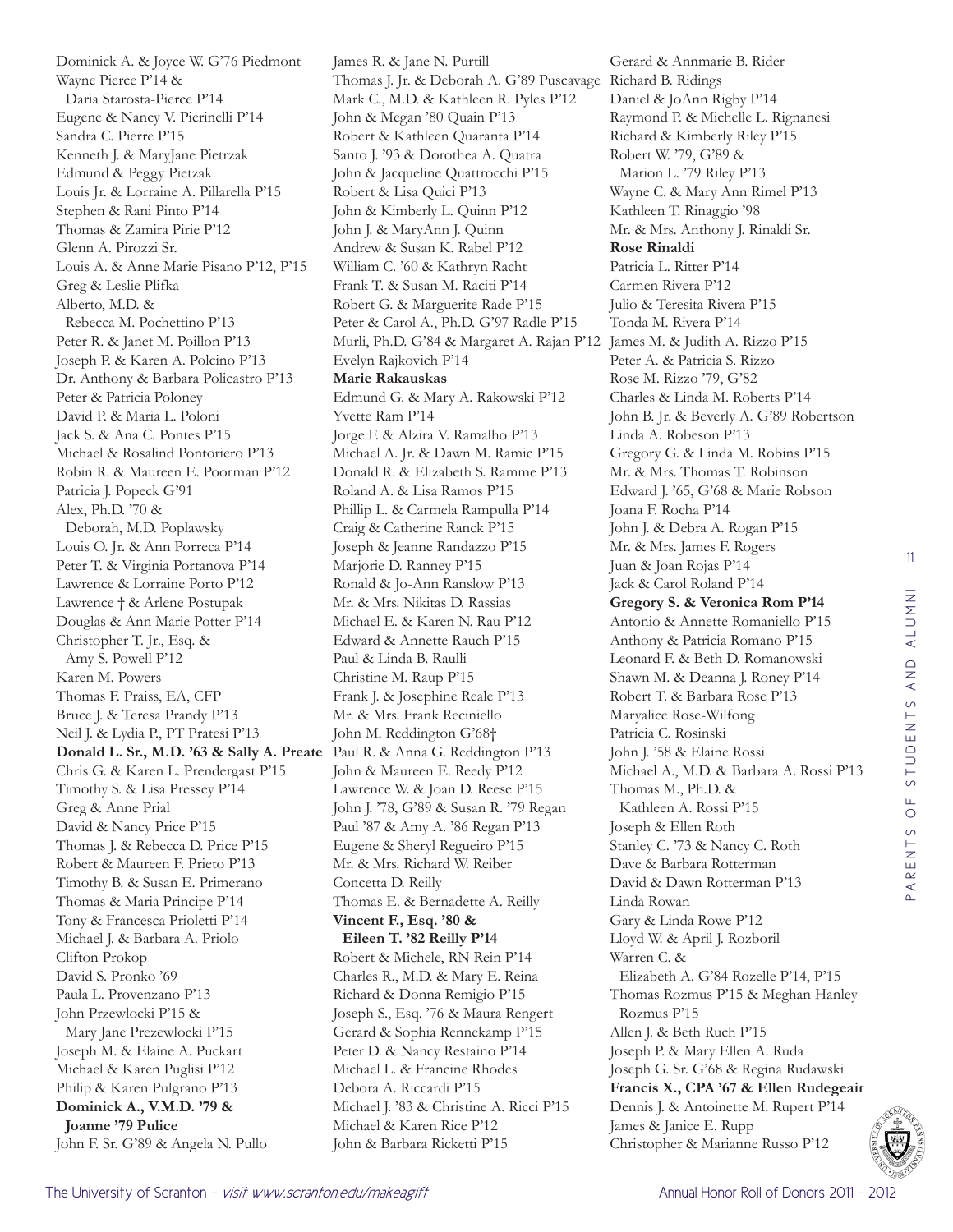Mitchell & Lori H. Russo P'14 Stacy Russo P'13 Eugene & Jane C. G'91 Ryan Joseph W. '63, G'72 & Marie A. G'87 Ryan William & Linda Ryan Michael & Charlene Sabia P'13 Nicholas K. & Mary Ellen Sabia P'13, P'15 **Walter E. '74, G'79 & Rita Sack** Kenneth & Angelika Sadowski Robert P. & Margaret E. Sadowski Anton & Karen Salah Arthur H. & Elizabeth A. Samuel Juan M. & Maricela Sanchez P'15 Yodanis & Rosanna Sanchez P'15 James J. & Dawn M. Sanders P'15 Kenneth P. & Theresa P. '05 Sandrowicz Lawrence & Carol Sangi P'14 ToniAnn Sanin P'15 John P., Ed.D. & Constance A. Sanko Joseph & Catherine Santanastaso P'12 Michael & Debra Santarsiero P'15 Robert & Madelaine M. Santo Robert A. Jr., Esq. & Mary Saraceni P'14 Agnes T. Sauser P'12 Paul B. & Sharon P. Savage John J. & Lisa M. Savarese Patricia A. Savitts Helane Saylock P'15 Edward M., Ph.D. & Anna D., Ed.M. Scahill P'12 Fred & Mary Jo Scala P'13 Michael A. & Miranda Scala Eleanor Scalese Dr. Domenick L. & Antonina Scali P'15 Lawrence P. & Joyce L. Scanzillo P'13 Edward C. '73 & Mary Scarp Richard D. & Jane Schaab Stanley J. & Laure A. Schab P'15 Frank W., R.N. G'90 & Karen A. Schall P'13 Peter L. & Mary E. Silvestri P'12 Randall W. & Maryellen C. Schell P'12 Linda Scherer '09, P'15 Thomas Sr. & Andrea Schick P'12 Robert F. Schimpf John & Suzanne Schmaeling P'13 Mary Rose Schmid Richard Schreitmueller Curt & Jacqueline Schulmeister P'13 Dr. Walter A. & Cathryn T. Schuster P'13 Peter M. & Edith M. Schwarz Dr. Mark W. & Cindy M. Scinico John M. Jr. & Gayle M. Scirocco P'13 Joseph J. & Kathleen Sciscione P'13 Raymond J. '77 & Gail L. Scoda Robert J. '83 & Judy R. Scott P'14 Ben B. & Cathy A. Scotti Thomas & Ingrid Scudilla P'12 David A. '69 & Rosemarie H. Scull Joseph M. & Anita Scully P'14 John F. & Jane M. Scuteri

Brian & Cynthia Searls P'13 Marivel H. Segura P'15 Richard H. Seidel William & Nancy Seiter P'13, P'15 Paul Selitto, Esq. & Joanne Barry-Selitto Paula Semenza Kenneth & Patricia Sendelsky P'12 Gary Sr. & Leslie B. Sentman P'14 Colin, Esq. & Karen Serkes P'13 Michael & Rosemarie Serrano P'14 Corinne A. Settecase-Wu P'15 Richard A. & Dorothy G. Sewell P'12 John M. & Kathleen L. Sexton Michael G. & Stephanie Sexton William & Mary Seychell P'15 Jagdish & Rajumati Shah P'12 Mr. & Mrs. James F. Shannon Patrick & Karen Shannon P'15 Nalina Sharma-Lecza P'14 Peggyanne Shaw Thomas F. & Donna L. Shea Tim & Eve Shea P'12 Veronica A. Shea P'15 Mr. & Mrs. Brendan J. Sheedy Thomas J. & Joanne Sheehan P'14 Charles R. Shera **Michael M. '67, G'72 & Sandra Sheridan** Patrick J., CPA '76 & Mary Jane Sheridan Stephen & Kathleen Sheridan P'15 Edward J. & Mary Pat Sherry P'14 COL George L., USA, Ret. '60 & Jeanne Shevlin Robert Thomas '59, G'70 & Betsy Shields Casey & Marilyn Shine P'14 Mary Ann T. Siddons G'97 Steven L. & Carmel M. Siegel P'15 Antonio L. & Elza N. Silva Edward & Joan Silva Ronald & Suzanne M. Simonetti P'15 Thomas A. & Donna J. Simpson P'13 Dawn M. Sisco P'14 Stephen A. & Rita J. Siwinski P'12 Constant F. Skaluba '49 Thomas J. G'82 & Joan C. Skarbez Randy & Barbara Skates P'15 Carol A. Skinner Michael & Patricia Sklencar P'13 MaryJane Skordinsky Dr. Robert N. & Maureen Slade P'12 Richard B. Slaff P'14 Paul J. & Susan M. Slattery P'13 Raymond & Gwen Slider P'15 Thomas H. & Madelyn Sloan Albert Slowik P'12 & Ruth Ann Evers Slowik P'12 Mark A. & Sharon S. Slusarski P'14 **David P. & Debra L. Smeltzer P'12** David G. & Mary P. Smith P'15

Frances M. Smith Jerome M. '84 & Maribeth A. Smith P'13 Kevin I. & Beth A. Smith P'13 Robert J. & Florence Smith Fred Smolinsky P'14 & Susan Trisuzzi Smolinsky P'14 Boguslaw & Grazyna Sobolewski P'14 Paul J. & Lisa Soderman P'14 Michael P. '53 & Genevieve Solazzo John P. Sr. '71 & Mary Ann Solensky Robert & Deborah Solga Bernard H. & Susan F. Somers P'15 Terrence J. & Marie W. G'76 Sonner P'13 **Joseph L. Jr. & Diane Sorbera** Mr. & Mrs. Ralph Sorrentino Peter & Lynda Spadaro P'14 Joseph L. & Pamela Spadoni Drew J. & Janice Sparks P'15 Dominick & Theresa Spedicato **Joseph K., CPA '70, G'74 & Suzanne V. Speicher** Mr. & Mrs. James Spillane James & Ruth St. Clair John C. & Kathleen St. Jeanos P'15 David F. '56, G'69 & Mary St. Ledger John & MaryAnn Stabner P'14 Helen H. Stager Helen Staller P'13 John A. & Carolyn Stallone **Anne Marie Stamford '95, G'00** Ted M., D.D.S. '52 & Irene M. Stampien Michael & Joanne Stanco Adam M. & Dorothy J. Stanislawczyk Gerald P. & Donna Stankiewicz Stephen M. & Ellen T. Stark P'12 Warner F. G'74 & Faye Stark Victor E. & Tara M. Starna Bart & Denise Stasi P'13 Adam & Marianna Staszczuk P'15 Joseph & Karen Stehn Edward & Jo Ann Steiger Brian J. & Carol Steinke P'14 **Edward J. Jr., CPA '81, G'98 & Barbara A. Steinmetz P'13** John T. & Catherine Stokesbury P'15 **Thomas J. '79 & Sheila F. Stone P'14** Roger H. & Lesley W. Stonier P'15 Anne Stout Mr. & Mrs. Henry C. Strada Sr. Louis C. & Donna Strecker P'13 Richard C. & Karen A. Strejlau P'15 **Harry B. Jr. '86 & Sheila M. G'11 Strickland P'13, P'15 J. Michael Strong G'82** William T. & Maryanne F. Strout Donald F. Strubeck '78 & Annette M. Blasi-Strubeck Jeffrey A. Studwell P'13 Janet Sturm P'12

12

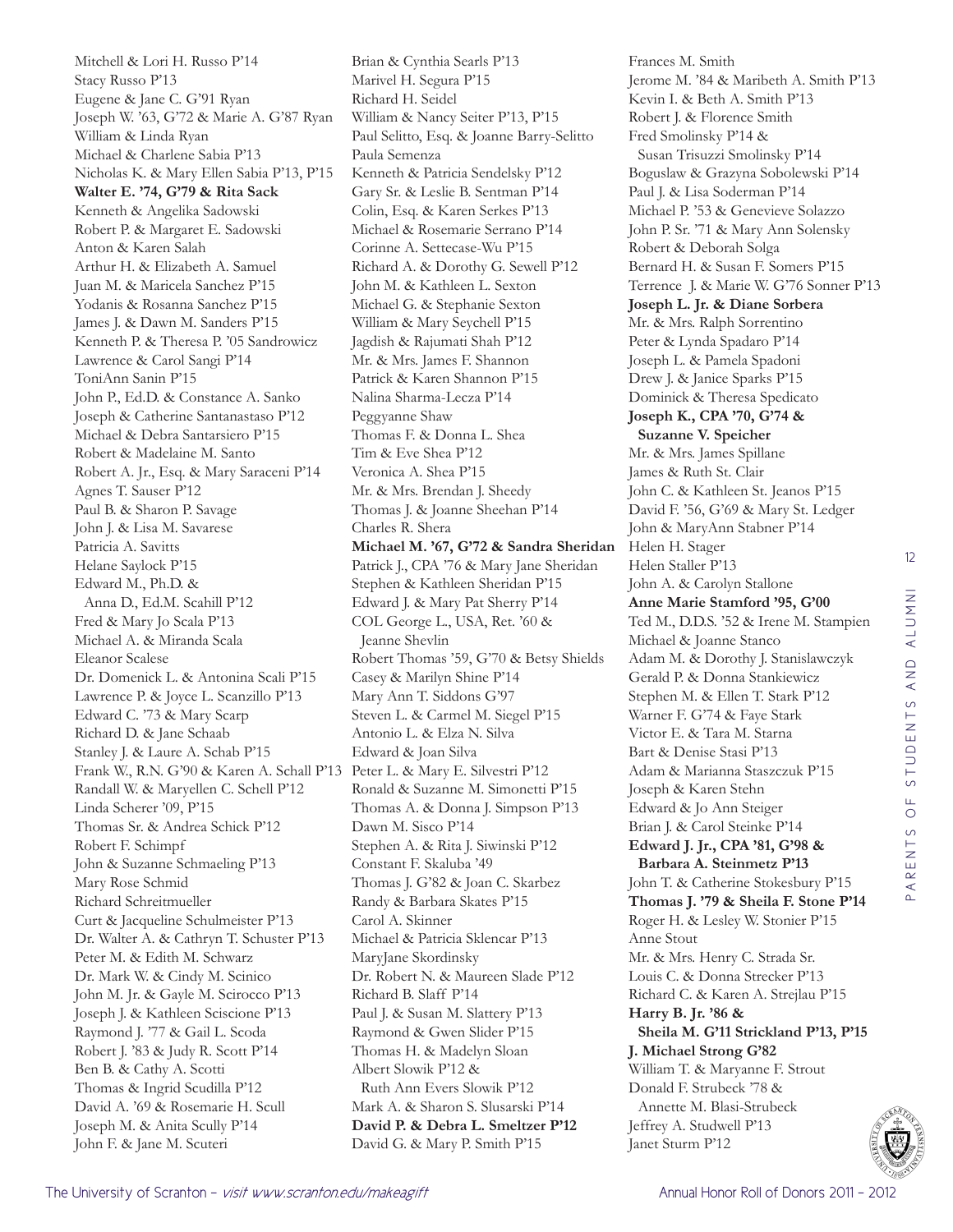Joseph A., M.D. & Marie Suarez Irisneida A. Suero P'15 Marguerite A. Sukacz James R. & Eden Sullivan P'15 John A. & Mary Ann Sullivan P'14 Kenneth J. & Eileen I. Sullivan Michael E. & Dolores M. Sullivan P'14 Stephen E. Leist P'15 & Patricia A. Sullivan '80, P'15 Thomas & Alice Sullivan P'13 Karl F. & Sandra L. Surge P'15 James P. & Lisa M. Surless P'13 Michael J. Suydam, PT & Rae Ann Selig-Suydam, PT Mary G. Swaback P'12 Edward F. & Virginia A. Sweeney P'14 **John P. Jr. & Davida Sweeney P'14** Thomas A. Sr. & Maria Rose Sweeney John '65 & Rena Swyers **Robert J. Sylvester '58** Marc & Lizette Sylvestre **Patrick & Patricia Synan P'13** Robert & Kathy Syverson P'13 Antoinette R. Szczepaniak James & Maria Szewczyk Gary G. & Laurie J. Szukalski P'15 Paul P., Ph.D. '54 & Mary S. Szydlik Brian & Susan Taggart P'15 Eugene Sr. '51 & Helene Talerico Mark A. & Susan C. Tallo P'15 Anthony & Elizabeth Talty P'15 Ronald & Diane, MSW/LSW Tansits John & Patricia Taormina Wilfred & Leonora Tapia Charles E. Taylor James A. & Kathleen A. Taylor P'15 Ronald Taylor P'14 Mitchell & Ellen Teres P'14 James C. & Kathleen Terry P'12 Patrick S. & Ida A. Tetro Aloysius J. G'67 & Alice J. Teufel Theodore R. & Lorraine T. Thierry P'15 David J. & Paula L. Thoennes Ruth Thomas Julius P'15 Judy A. Thomas P'15 **Robert J. & Beverly Thomas P'14** William & Diane Q. Thomsen P'13 Christine M. Tierney P'15 Michael N. & Patricia H. Tillger Mr. & Mrs. John R. Tims Martin & Jayne Tirella Leo A. & Lisa R. Tizzoni Edward L. & Colleen A. '81 Tofani P'13 Robert Jr. & Amy Torba P'13 Joseph F. & Nancy B. Tornetta Pablo A. & Aura L. Toruno P'15 Pat Touhey P'15 & Maureen Dunne-Touhey P'15 Christopher & Amy Towey P'15

Arthur & Sandra R. Toy Thomas J. & Josephine T. Tozzi P'15 Brian T. Tracey P'14 **Gerald P., M.D. '63, H'99 & Mary B. Tracy** John J. Tracy Jr. P'15 & Diane P. Barrowman P'15 **Joseph & Celestine Q. Trainor** John M. & Yvonne Travers P'15 Ronald J. & Kathleen M. Travis **David L. & Joyce Tressler** James M. & Gertrude Trier Anthony & Laura Troisi P'15 Robert F. & Elizabeth Troy Philemon Edward & Barbara Palagonia Truesdale Antonio D. & Maria Nellia G. Tuazon P'14 John F. & Claire S. Tucciarone P'14 Keith & Donna E. Tucker Anthony Tufano P'14 & Mariann Gleason P'14 Victor E. & Maureen Tuohy P'12 John F. & Helen K. Turley Antonio & Andrewlene Tutt P'15 Dr. Mark J. Jr. & Rose M. Twardzik John F. Jr. & Patricia Tweedy Nicholas P. & Nancy Tworischuk Albert L. & Diane Tyma P'13 John & Teresa Tyrrell Lawrence R. & Joanne G. Ueland Kenneth & Rosemary Ulbricht P'15 Thomas & Elizabeth J. Umile Samuel L. Underland & Ann O'Rourke-Underland Peter & Dolores Urban P'13 Joseph & Krongthip Urbanski Joseph D., Esq. & Jeananne S. Ustynoski P'12 Phillip & Caroline Vadala Timothy & Linda Vahle Stephen, Esq. & Gabriella Vajtay P'14 Martin A. & Janet L. Vallent Ronald & Cindy Van Tongeren P'14 Thomas G. & Deborah A. Van Volkenburg P'13 Charles D. Vance Jr., Esq. & Farangis Hodizoda-Vance JoAnn VanLenten P'12 Luke J. & Angela VanNess Douglas W. & Deborah S. Varney P'14 Joseph E., Esq. '81 & Margaret L. Vaughan George E. & Rosa N. Vazquez P'13 John & Linda Vedovino P'12 Kishorkumar S., M.D. & Anjali Vekaria P'12 David & Priscilla Velazquez Thomas T. & Joan Venditti Sharon L. Verdesco P'12 Charles A. Jr. '79 & Janice A. '79 Villare P'12 David J. '81 & Denis & Amy Villegas P'15

Joe A. Vinson, Ph.D. Nicholas & Margaret Visconti P'12 William E., Esq. & Eileen Vita Aldo A., Esq. & Debra A., M.S. Vitagliano P'14 Stephen & Barbara Vito P'14 Nicholas C. & Donna Vlachos James J. '70 & Clare F. Vnenchak Steven J. Voellinger P'15 Andrew & Judith Vose P'15 Raymond & Kathleen Wager David R. & Dianne M. Wagner P'12 Louis M. & Mary Ann Waleff Janice A. Waleski P'13 Stanley J. & Janice A. Waleski P'13 Michael & Kathleen A. '85 Walker P'15 David & Christine Wall P'15 Dr. William G. Wallick G'95 Robert J. & Connie C. Walls P'12 James C. & Kerry E. Walsh P'15 John F. III '69 & Liana J. Walsh Peter C., Esq. & Susan M. Walsh P'15 Richard J. & Carol A. Walsh William J. '80 & Diane M. Walsh Russell H. Sr. & Deborah Walter Glenn T. & Teresa A. Walton P'14 Robert & Patricia Ward Thomas & Elizabeth Ward P'14 Joseph P., Esq. '74, G'92 & Carol A. Wargo Barbara C. Warren William, M.D. & Lynn Wassel Mark D., M.D. & Maureen Wasserman William S. & Mary Beth Watson Theodore O. & Patricia E. Weaver **Jeffrey C. Sr., CPA '73 & Sharon Webb** Thomas & Jennifer Webber P'12 **James V., Ph.D. & Carol A. Weber P'13** Thomas J. Jr. & Patricia Weber P'13 Alan C. & Denise Weinberger P'13 Robert & Lisa Weir P'12 Kimberly Wentworth '83 William & Mary Werner P'13 Dierk & Andrea, M.D. Wessel P'13 Daniel J. Jr., Ph.D. & Linda J. G'95 West Maylise E. West Roy T. Whalen & Susan Egner-Whalen Frank A. & Dawn Y. Wharton James H. & Gail Whelpley Roy Wherry Noel P. White P'13 & Patricia A. Williams-White P'13 Robert & Theresa White Robert E. '60 & Barbara Whitford Donald J. & Lucinda A. Wickersham Robert J. & Barbara E. Wieland P'13 **Stanley A., CPA & Eleanor M. Wielgus P'12** Judith '82 Wierbowski P'13